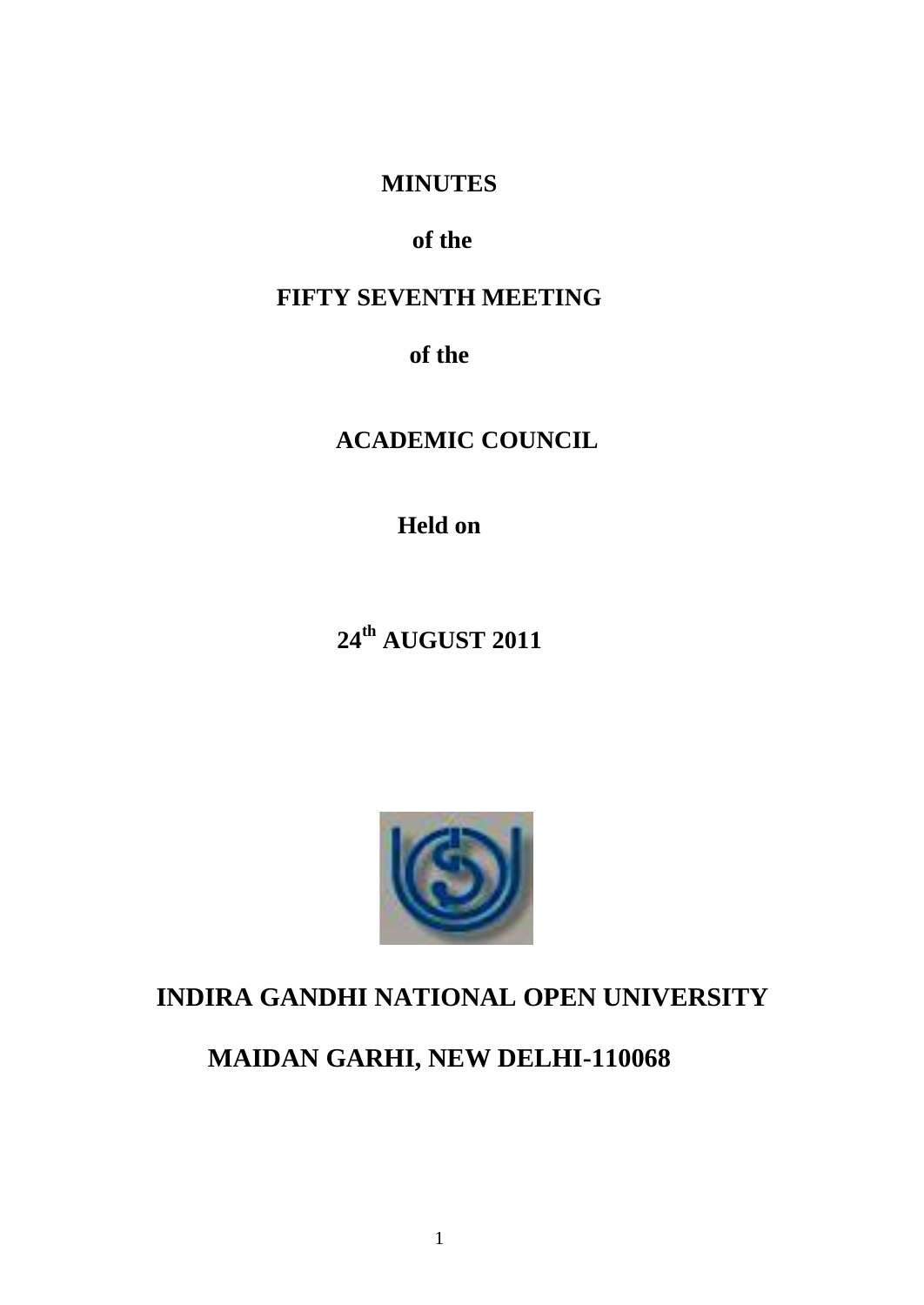### **IGNOU**

### **MINUTES OF THE FIFTY SEVENTH MEETING OF THE ACADEMIC COUNCIL HELD ON 24TH AUGUST 2011 AT 2.00 P.M. IN THE CONFERENCE ROOM, VCO, NEW ADMINISTRATION BUILDING, IGNOU, MAIDAN GARHI, NEW DELHI-110 068.**

The following were present:

| Prof. V. N. Rajasekharan Pillai, Vice-Chancellor<br>1. | Chairman          |
|--------------------------------------------------------|-------------------|
| Dr. Latha Pillai, PVC<br>2.                            | Ex-officio Member |
| 3.<br>Prof. Parvin Sinclair, PVC                       | Ex-officio Member |
| Prof. K.R. Srivasthan, PVC<br>4.                       | Ex-officio Member |
| Prof. P.R. Ramanujam, PVC<br>5.                        | Ex-officio Member |
| Prof. Rita Rani Paliwal, Director, SOH<br>6.           | Ex-officio Member |
| Prof. Gopinath Pradhan, Director, SOSS<br>7.           | Ex-officio Member |
| Prof. Vibha Joshi, Director, SOE<br>8.                 | Ex-officio Member |
| Prof. Geeta Kaicker, Director, SOS<br>9.               | Ex-officio Member |
| 10. Prof. Naval Kishore, Director, SOMS                | Ex-officio Member |
| 11. Prof. M. Aslam, Director, SOCE                     | Ex-officio Member |
| 12. Prof. T.K. Jena, Director, SOHS                    | Ex-officio Member |
| 13. Prof. Subhasis Maji, Director, SOET                | Ex-officio Member |
| 14. Prof. K. Elumalai, Director, SOL                   | Ex-officio Member |
| 15. Prof. M.K. Salooja, Director, SOA                  | Ex-officio Member |
| 16. Prof. C. Gajendra Naidu, Director, SOVET           | Ex-officio Member |
| 17. Prof. Shubhash Dhuliya, Director, SOJNMS           | Ex-officio Member |
| 18. Dr. Harkirat Bains, Director (I/c), SOTHSSM        | Ex-officio Member |
| 19. Prof. Gracious Thomas, Director, SOSW              | Ex-officio Member |
| 20. Prof. Savita Singh, Director, SOGDS                | Ex-officio Member |
| 21. Prof. B.K. Pattanaik, Director, SOEDS              | Ex-officio Member |
| 22. Prof. Sunil Kumar, Director, SOPVA                 | Ex-officio Member |
| 23. Prof. A.K. Singh, Director, SOTST                  | Ex-officio Member |
| 24. Prof. V. Saravanan, Director, SOITS                | Ex-officio Member |
| 25. Dr. Nehal A. Farooque, Reader, SOEDS               | Member            |
| 26. Dr. A.K. Gaba, Reader, SOVET                       | Member            |
| 27. Dr. Babu P. Ramesh, Reader, SOITS                  | Member            |
| 28. Dr. Kamalika Banerjee, Reader, SOS                 | Member            |
| 29. Dr. Arvind Kr. Dubey, Asst. Prof., SOTHSSM         | Member            |
| 30. Sh. P.V. Suresh, Assistant Professor, SOCIS        | Member            |
| 31. Sh. S.K. Arora, Librarian                          | Ex-officio Member |
| 32. Dr. Kusum Sharma, Director, ID                     | Member            |
| 33. Sh. Ravi Kanth, Director, EMPC                     | Member            |
| 34. Prof. Pushplata Tripathi, Registrar, SED           | Ex-officio Member |
| 35. Dr. Pankaj Khare, Registrar, SRD                   | Ex-officio Member |
| 36. Dr. C.K. Ghosh, Director, NCIDE                    | Member            |
| 37. Prof Anand Deb Mukopadhyay                         | Member            |
| 38. Prof. D. Victor                                    | Member            |
| 39. Dr. Santosh Choubey                                | Member            |
| 40. Prof. K. Kunhikrishnan                             | Member            |
| 41. Prof. Anil Bhattacharya                            | Member            |
| 42. Prof. N. Ravichandran                              | Member            |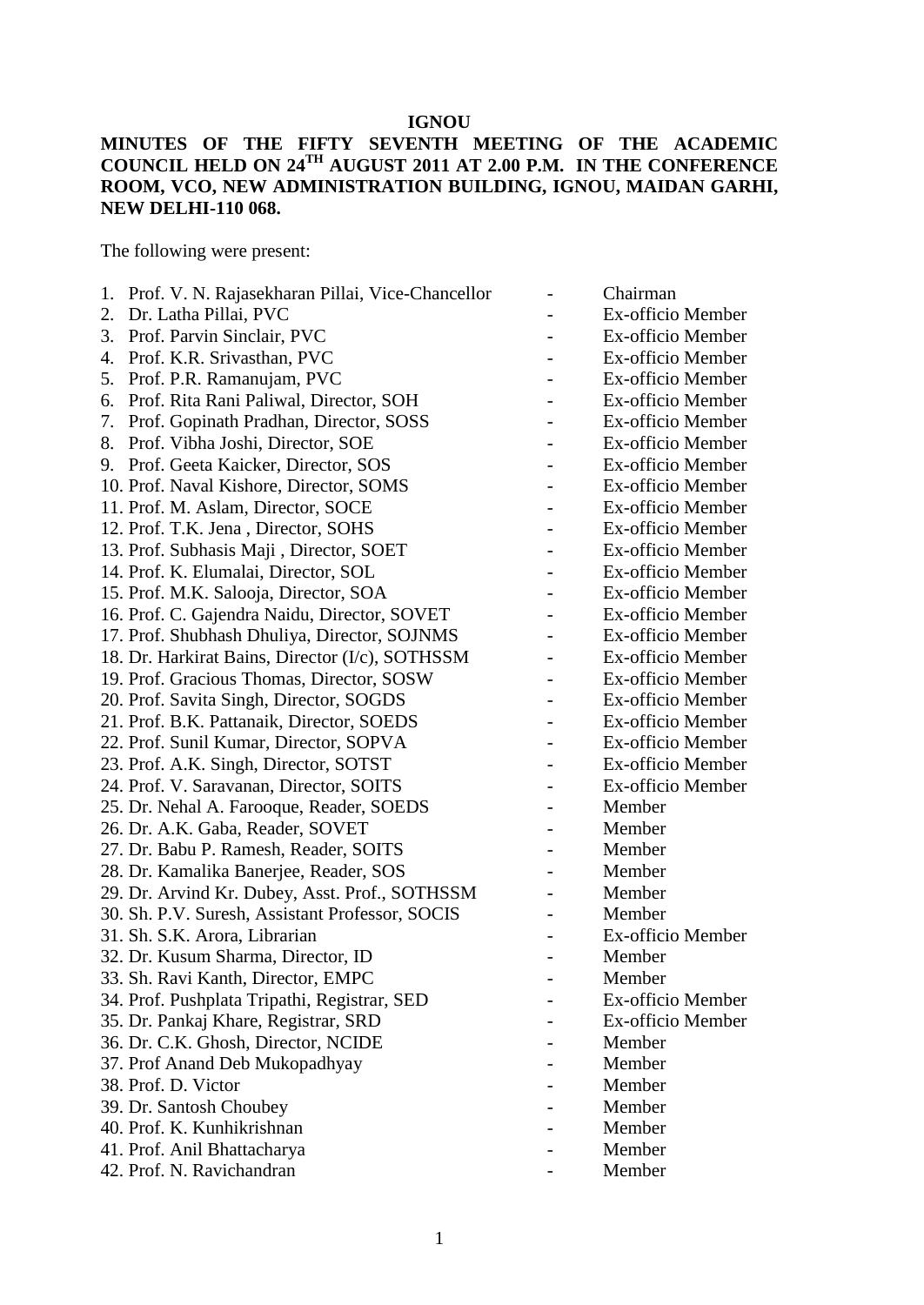| 43. Prof. Sridhar Gadre        | $\overline{\phantom{0}}$ | Member                  |
|--------------------------------|--------------------------|-------------------------|
| 44. Prof. Vimla Veeraraghavan  | $\sim$                   | Member                  |
| 45. Prof. Srikrishna Deva Rao  | $\sim 100$               | Member                  |
| 46. Prof. K.K. Mohammed Yusuff | $\sim 100$               | Member                  |
| 47. Prof. Vinod Kumar Singh    | $\sim$                   | Member                  |
| 48. Prof. M.S. Senam Raju      |                          | <b>Member Secretary</b> |

Prof. Manohar Lal, Director, SOCIS, Prof. G. Choudhary, Director, SOFL, Prof. Anjila Gupta, SOSS, Dr. Vikas Gupta, Director, DEC, Lt. Gen. S.P. Kochhar, Prof. Vijay Khole, Fr. Jose Alex, Prof. C. Thanganuthu, Prof. Cynthia Pandian, Prof. Nirmala Vaz, Prof. Ordetta Mendoza, Dr. Darly Koshy, Prof. Lalit K. Deshpande, Prof. K.P. Kannan, Prof. Yathindra, Prof. K. Satchidanandan, Prof. R. Ramanujam, Prof. P.T. Manoharan could not attend the meeting.

Mr Shashi Bhushan Sharma, Associate Professor attended the meeting on behalf of Director, SOCIS.

Dr. B.S. Sudhindra, Director, RSD attended the meeting as a Special Invitee.

Shri K. D. Sharma, Assistant Registrar, ACD was present to assist the Council.

The Chairman welcomed the members of the Academic Council to its  $57<sup>th</sup>$ meeting. He informed that the Academic Council at its  $55<sup>th</sup>$  meeting authorized the Chairman to co-opt 21 to 25 members on its behalf under provision of Clause (1) (viii) of Statute 9. In pursuance of the above decision he had co-opted the following 25 members to the Academic Council:

Prof. Anand Deb Mukhopadhyay, Prof. D. Victor, Dr. Santosh Choubey, Lt. Gen. S.P. Kochhar, Prof. K. Kunhikrishnan, Prof. Vijay Khole, Fr. Jose Alex, Prof. C. Thangamuthu, Prof. Cynthia Pandian, Prof. Nirmala Vaz, Prof. Anil Bhattacharya, Prof. Ordetta Mendoza, Prof. N. Ravichandran, Dr. Darlie O Koshy, Prof. Shridhar Gadre, Prof. Lalit K. Deshpande, Prof. Vimla Veeraraghavan, Prof. K.P. Kannan, Prof. Yathindra, Prof. K. Satchidanandan, Prof. Srikrishna Deva Rao, Prof. R. Ramanujam, Prof. Vinod Kumar Singh, Prof. P.T. Manoharan and Prof. K.K. Mohammed Yusuff.

He further informed that Prof. Shambhu Nath Singh, Director, SOJNMS who was one of the members of the Academic Council has been appointed as the Vice-Chancellor of Patna University. Consequent upon the appointment of new Directors in the School of Health Sciences, School of Engineering and Technology, School of Translation Studies and Training and School of Journalism and New Media Studies, he welcomed Prof. T.K. Jena, Prof. Subhasis Maji, Prof. A.K. Singh and Prof. Shubhash Dhuliya who had attended the meeting for the first time as Director of School of Studies.

The Academic Council taken on record its appreciation for the contributions made by Prof. Bimla Kapoor, Former Director, SOHS Prof. Ajit Kumar, Former Director, SOET, Prof. K. Satchidanandan, Former Director, SOTST and Prof. Shambhu Nath Singh, Former Director, SOJNMS in the deliberations of the meeting of the Academic Council.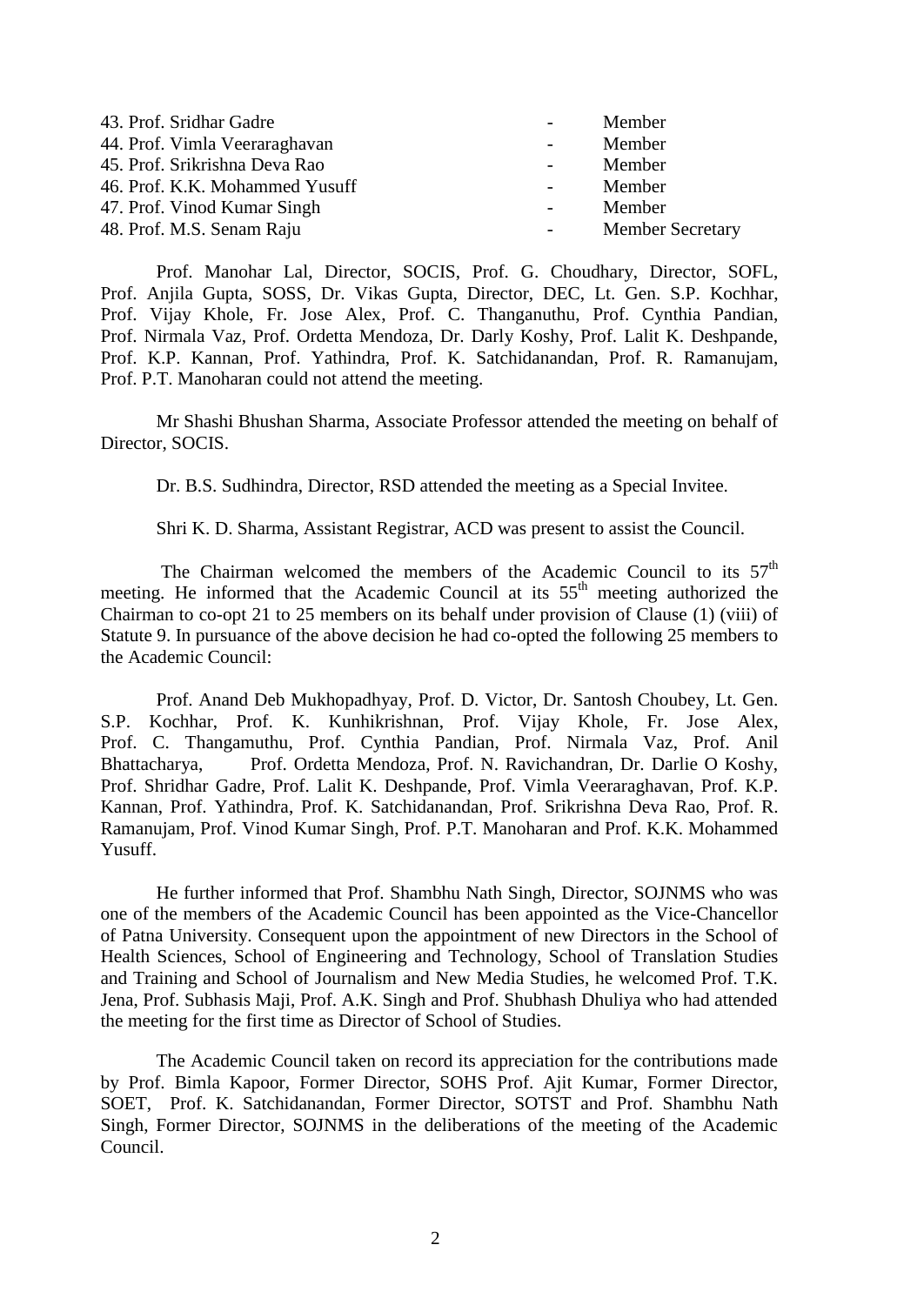After brief introduction of the members of the Academic Council with the new members, the Chairman asked the Member Secretary to present the Agenda. The following agenda items were taken up:

- **ITEM NO. 1 To confirm the minutes of the 55th and 56th meeting of the Academic Council held on 05th April 2011 and 27th May 2011 respectively and to note action taken on the 55th meeting of the Academic Council held on 5 th April 2011 and 56th meeting of the Academic Council held on 27th May 2011**
- AC 57.1.1 The Member Secretary informed that minutes of the  $55<sup>th</sup>$  meeting of the Academic Council held on 05<sup>th</sup> April 2011 were placed before the Academic Council at its  $56<sup>th</sup>$  meeting. The members of the Council requested for some more time go through the minutes and send their comments to the Member Secretary before confirmation of the minutes. The Chairman agreed the request and asked the members to forward their comments on the minutes to Member Secretary by  $1<sup>st</sup>$  of June 2011, in case no comments are received the minutes will stand confirmed.

The observations were received from the members for minutes of both the meetings. The detailed observations of the members are placed at **Annexure 1.** The observations of the members were also read out.

AC 57.1.2 After discussing the observations of the members in detail, the Academic Council decided that wherever there are typographical errors in recording of the minutes has occurred that may be corrected and incorporated in the minutes.

> In the Resolution No. AC 56.4.1 in the last line of the Resolution the following words may be deleted

**"and for the Bachelor Preparatory Programme (BPP)"**

The last sentence of the Resolution may should be read as **"This is also recommended for all the skill development programmes in Community Colleges."**

AC 57.1.3 The Academic Council conformed the minutes of its  $55<sup>th</sup>$  and  $56<sup>th</sup>$  meeting **(Annexure 2)** with the correction of typographical errors and noted the action taken report on the  $55<sup>th</sup>$  and  $56<sup>th</sup>$  meeting.

### **ITEM NO. 2 To consider and approve the Minutes of the 33rd meeting of the ACSC held on July 18, 2011**

AC 57.2.1 The Members Secretary informed that the  $33<sup>rd</sup>$  meeting of the Standing Committee of Academic Council was held on  $18<sup>th</sup>$  July 2011. The Standing Committee considered the following: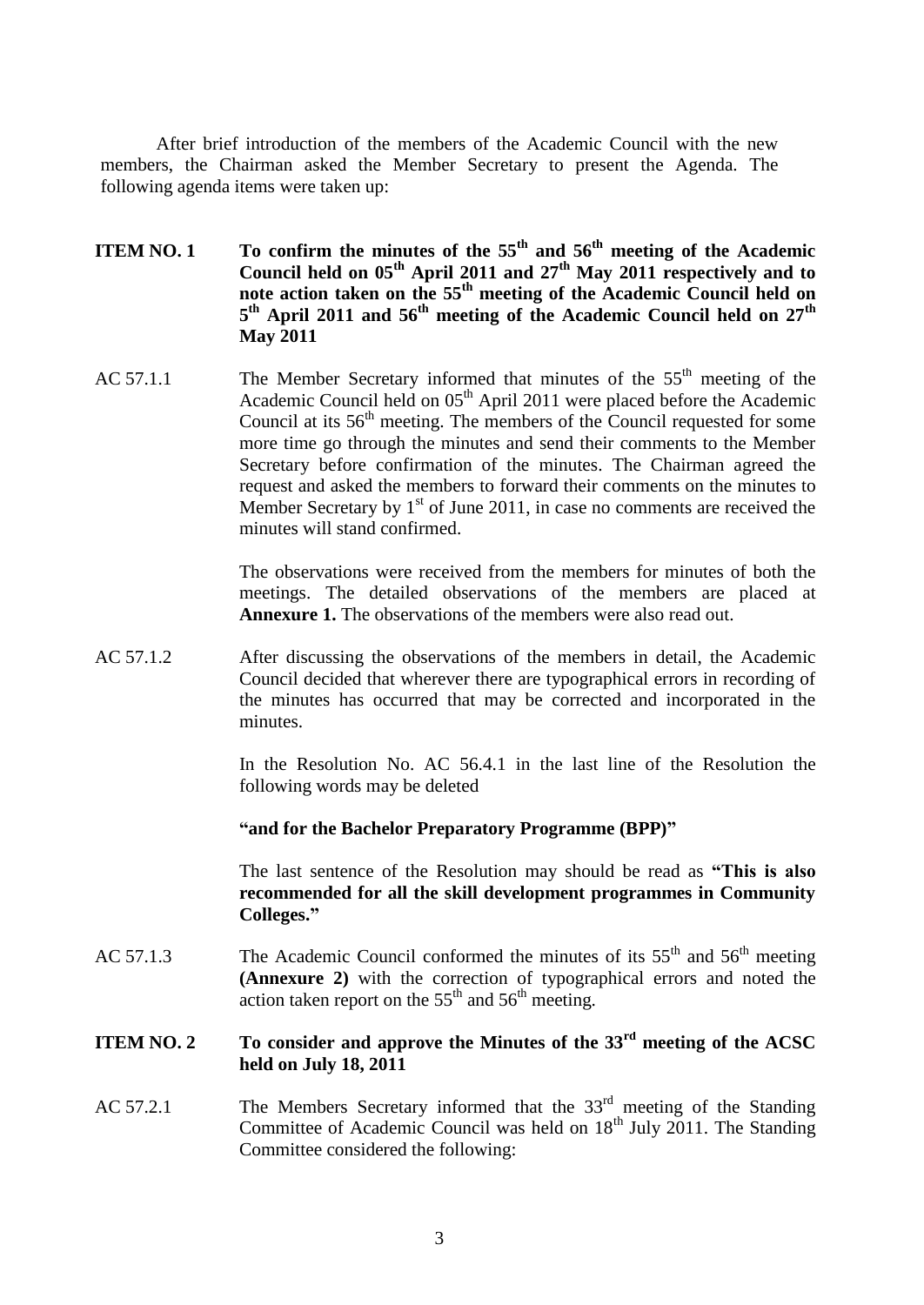- 1. Recognition of IGNOU Degrees by J&K Government, Recognition of Associate Degree in Engg. (ADP) in Mechanical and Electrical Engg. (Advanced Diploma) awarded by IGNOU as equivalent to Diploma in Engg. for induction in BHEL as supervisors, exemption of Entrance Test of admission in the B.Ed. Programme for those teachers who are sponsored by the State Governments, revised eligibility criteria for PG Diploma in Food Science and Technology, Evaluation Methodology of Post Graduate Diploma in E-Learning (PGDEL) program (online), the guidelines for admission, evaluation, selection of study centers and counsellors for M.Sc. (CFT) and PGDCFT.
- 2. Phase 3 Forms for Certificate in Russian Language, Certificate in Folk Theatre and Performance of North East India, PG Certificate Programme in Geo-informatics
- 3. M.Sc. in Child Health (Paediatric) Nursing (on Campus Programme) through regular face to face Mode, M.Sc. in Community Health Nursing, the M.Sc. in Mental Health Psychiatric Nursing, Centre for Modern Indian Languages and mother tongues, for Creating a Department / Centre / Unit for the Discipline of Philosophy, for allotting the discipline of Theology to a particular School, the launch of careerstrokes.com through a memorandum of collaboration between IGNOU and SOLIPL, start a Basic Computer Programme in collaboration with SPACE, Trivandrum for Visually Impaired person in Face to Face mode in India, Under NCDS, Establishment of National ODL Centre for Local Governance - Approval of Qualifications, specimen Certificate of the programme on Integrated M.Sc.-Ph.D. in Physics and Astrophysics, the summary of eligible candidates for the award of Post Graduate/Bachelor Degrees, Diplomas and Certificates and Gold Medals in the 23rd Convocation held in May, 2011 at 23 Regional Centres, recommendations of First Meeting of Apex Steering Committee for Academic Programmes and Services (ASCAPS), creation of an Autonomous Institute – CERAMS – Centre for Education & Research in Aircraft Maintenance and Systems at IGNOU Bangalore RC Campus, along with approval to Launch the B.Tech. [Aircraft Technology & Maintenance] Face to Face Programme from this Centre, with associated Faculty and Laboratory Infrastructure requirements.

During the discussions the members of the ACSC pointed out that the minutes have been circulated on  $24<sup>th</sup>$  August 2011 and they are not able to go through the minutes and offer their comments. The Chairman then advised the members to forward their observations on the minutes to the Member Secretary of the ACSC within seven days and thereafter the same will be incorporated in the minutes if required.

AC 57.2.2 The Academic Council considered and approved the minutes **(Annexure 3)** of the 33<sup>rd</sup> meeting of its Standing Committee held on  $18<sup>th</sup>$  July 2011.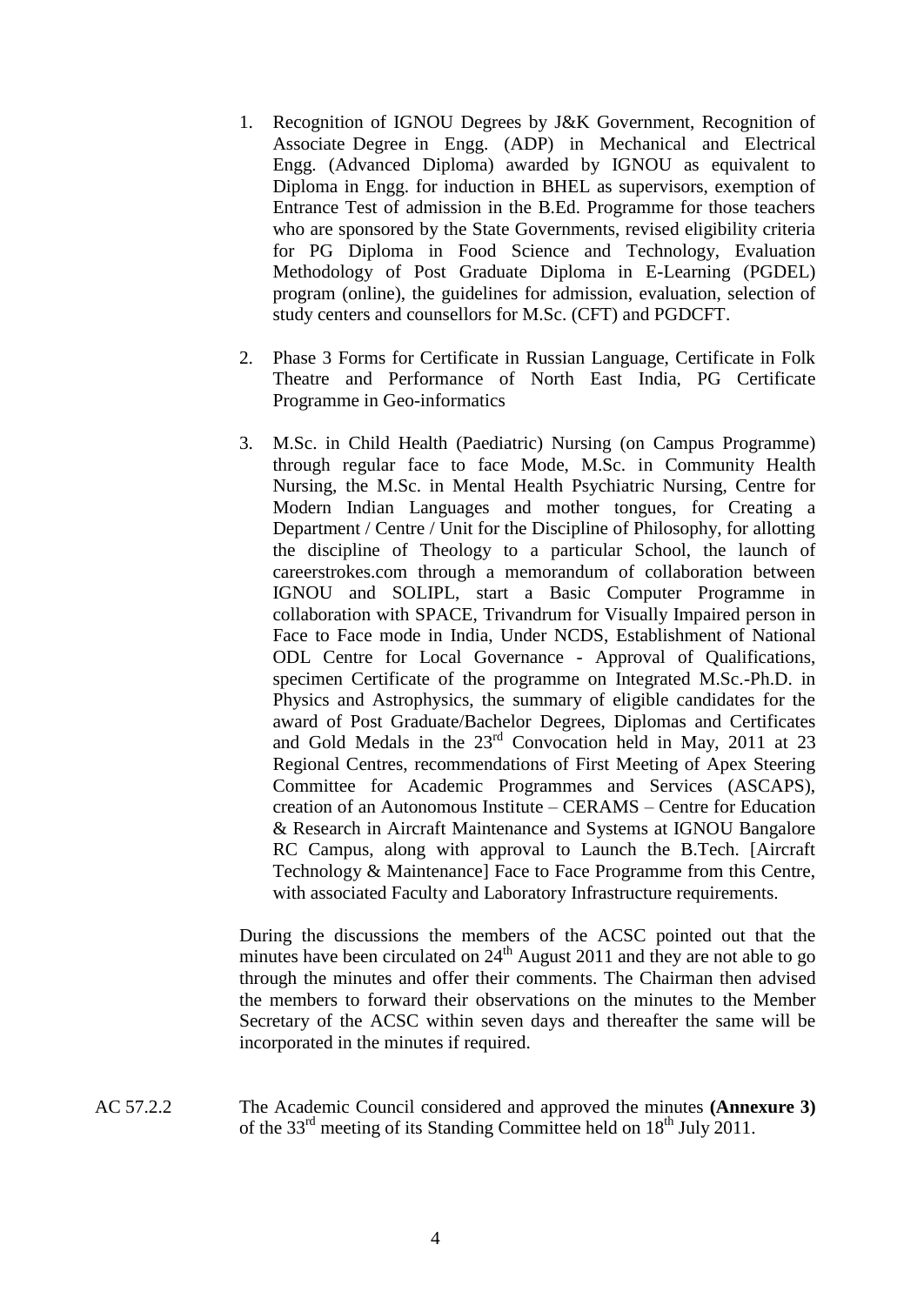### **ITEM NO. 3 To consider and approve the proposal for exemption of fee for the visually impaired students at IGNOU – NCDS**

- AC 57.3.1 Director, NCDS Prof. Arun Banik informed that the centre has submitted a proposal for exemption of fee for the visually impaired students at IGNOU. He explained the proposal in detail and required provisions of the PWD Act. He further stated that every year at least approximately 1% or less number of students are admitting in various programmes at IGNOU. Many are not able to take admission due their act of technical and financial support. Since, IGNOU is also innovative in various welfare activities especially establishing NCDS or new School of Rehabilitation Sciences in future or conduction of Indian Sign Language programme, starting of Computer training programme for visually handicapped persons, developing of Vocational training programme using IT for visually challenged persons and many more which are part implementation of PWD Act at the University level.
- AC 57.3.2 After detailed discussions the Academic Council considered the proposal for exemption of fee and suggested that five member committees may be constituted. The committee members: PVC (PS), PVC (PRR), Director, NCDS and two more members nominated by the V.C to look into the matter and prepare the detailed procedure for exemption of fee to the all categories of disabled students of the University.

### **ITEM NO. 4 To consider and approve the proposal for Translation Documentation Cell in SOTST**

- AC 57.4.1 The Member Secretary informed that the School of Translation Studies and Training (SOTST) has submitted a proposal for Translation Documentation Cell and requested Dr. A.K. Singh to explain the proposal in detail. The detailed concept note of the Cell is placed at **Annexure 4**.
- AC 57.4.2 After detailed deliberations on the proposal the Academic Council approved the proposal for Translation Documentation Cell in SOTST and recommended that initially the Jr. Consultant may be engaged by the SOTST for taking care of activities of the Cell and for the regular position the procedure may be initiated as per the Notification for creation of positions.

### **ITEM NO. 5 To ratify the action taken by the Vice Chancellor in approving the Credit Transfer Policy from BCA (Pre-Revised Syllabus) courses to BCA (Revised Syllabus) courses – SOCIS**

AC 57.5.1 It was presented that the School Board of SOCIS at its  $32<sup>nd</sup>$  meeting considered and recommended the credit transfer policy from BCA (Pre-Revised Syllabus) to BCA (Revised Syllabus). Also School Board recommended that there is no need of credit transfer policy from BCA (Old Syllabus) to BCA (Revised Syllabus), as there are lots of changes / differences in course / syllabus between them and do not fit for credit transfer. The approval and recommendations of  $32<sup>nd</sup>$  School Board of SOCIS has been approved by the competent Authority.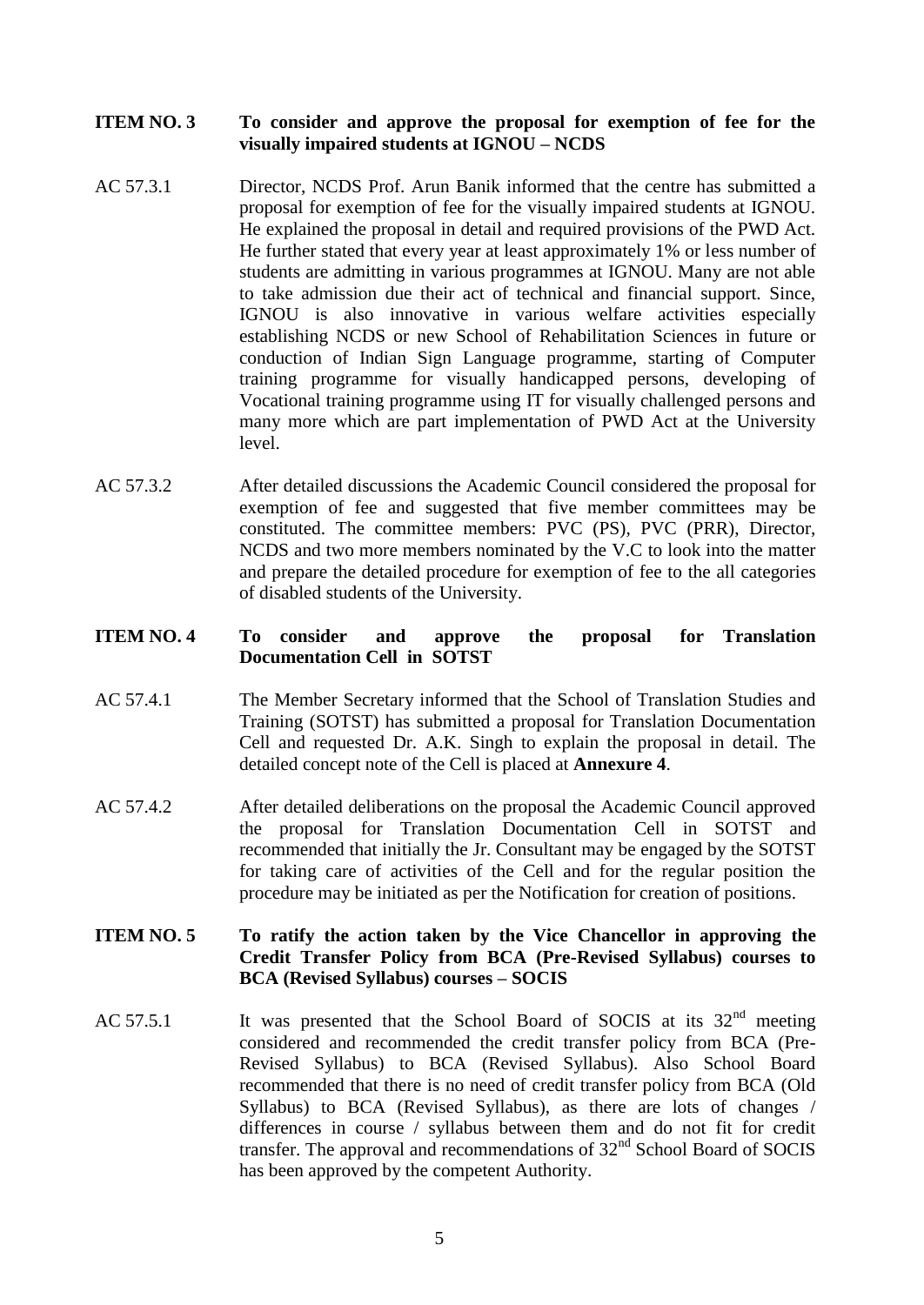- AC 57.5.2 During the discussions the Registrar, SRD has raised the following issues regarding credit transfer policy:
	- 1. Credit Transfer in BCS-011  $(4 Cr.) + BCSL-013 (2 Cr.)$  to be given only if a candidate has successfully completed  $CS-611$  (4 Cr.) + CS-612 (4 Cr.), otherwise no credit transfer against individual courses CS-611 or CS-612 is allowed.
	- 2. Credit Transfer in BCS-052 may be given to a candidate who has either successfully cleared CS-69 or BCS-061.
	- 3. The School Council and School Board of SOCIS has given special considerations for the credit transfer in lab courses associated with:

MCS-02/(4 Cr.) + BCSL-033 (1 Cr.) against CS-62 (4 Cr.), is given because BCSL-033 is lab totally based on MCS-021 syllabus. No extra content is covered in BCS-033.

Similarly MCS-012 (4 Cr.) + BCSL-02 (1 Cr.) against CS-64 (4 Cr.) is given because BCSL-022 is totally based on MCS-012 syllabus and no extra content is covered in BCSL-2.

It is to note that the Credit Transfer in respective course will be available only if courses are on offer.

AC 57.5.3 The Academic Council noted the action taken by the Vice Chancellor in approving the Credit Transfer Policy from BCA (Pre-Revised Syllabus) courses to BCA (Revised Syllabus) courses and suggested that the School and the Student Registration Division should take up this matter and resolve to implement the Credit Transfer Policy **(Annexure 5)** so that the student may not suffer.

### **ITEM NO. 6 To ratify the action taken by the Vice Chancellor in approving the waiving off CIC and MTE 03 from MCA / BCA programmes – SOCIS**

- AC 57.6.1 It is informed that School of Computer and Information Science has submitted the proposal that CIC Programme and MTE 03 course are the prerequisites for BCA/MCA as well as BCA/MCA (integrated) for both old and new syllabi, for a specific set of students. However it was found that large numbers of BCA/MCA students are able to complete BCA/MCA successfully, except for completing CIC/MTE-03. Considering this SOCIS faculty proposed to "Waiving off CIC and MTE 03 from MCA/BCA programmes".
- AC 57.6.2 During the discussions Prof. Parvin Sinclair, PVC raised the point that CIC and MTE 03 are the pre-requisite for specific set of students and waiving off this condition which is pre-requisite for completion of a programme is not a healthy practice and suggested that the School should not dilute the standards and the quality of the programme by waiving off the pre-requisite requirements.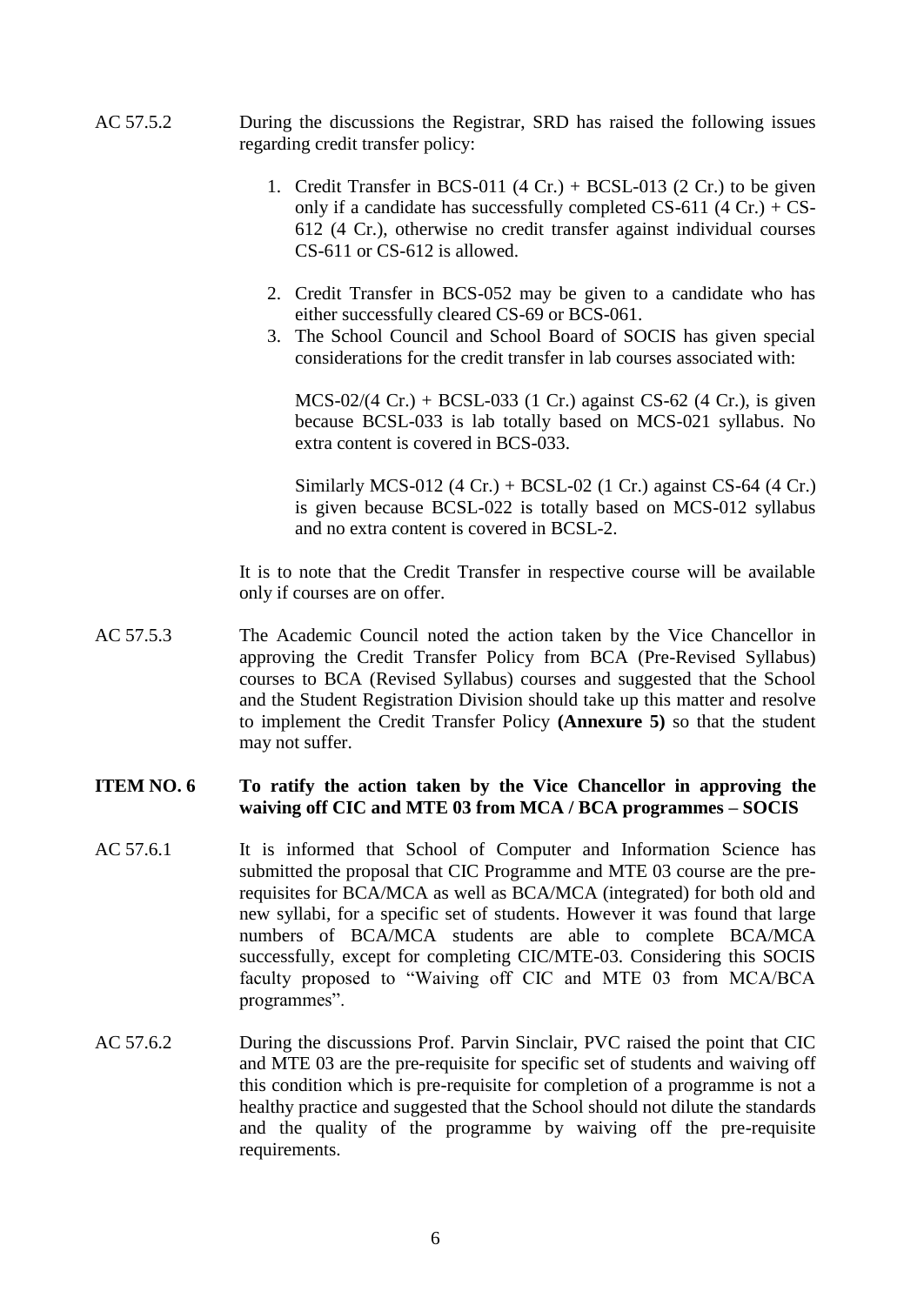AC 57.6.3 The Academic Council deferred in approving the waiving off CIC and MTE 03 from MCA / BCA programmes and suggested that the proposal may be again placed in the School Board for detailed deliberation by inviting PVC (PS) as special invitee.

### **ITEM NO. 7 To ratify the action taken by the Vice Chancellor in approving the Changing Course code from AST-01: Statistical Techniques to BCS-040: Statistical Techniques – SOCIS**

AC 57.7.1 It was presented that in the light of suggestion of the Academic Council in its 55<sup>th</sup> meeting held on 05.04.2011 the School of Computer and Information Sciences proposed to change course code of AST-01, a course of BCA (Revised Syllabus) Semester IV, to BCS-040: Statistical Techniques. This suggestion of the Academic Council was in the light of the face that  $10+2$ Mathematics is a pre-requisite for pursuing AST-01 course; however for doing BCA (Revised Syllabus) Programme, Mathematics at 10+2 is not a compulsory requirement.

> The rules and criteria of counseling, examination and evaluation for BCS-040: Statistical Techniques course will be similar to AST-01 course. Also school will do some minor changes in syllabus of AST-01 course before adopting it as BCS-040 course to make this course pursuable by non math 10+2 students (after doing first 3 semester of BCA (Revised Syllabus)) Programme. The School will also do necessary minor changes in BCSL-044: Statistical Techniques Lab as per requirements of BCS-040: Statistical Techniques course.

AC 57.7.2 The Academic Council ratified the action taken by the Vice Chancellor in approving the proposal for changing course code from AST-01: Statistical Techniques to BCS-040: Statistical Techniques.

### **ITEM NO. 8 To consider and approve the Certificate in Indigenous Art Practices (CIAP)**

**(i) To consider and approve the extension of Certificate in Indigenous Art Practices (CIAP) for the North Central Zone Cultural Centre (NCZCC), Allahabad; South Central Zone Cultural Centre (SCZCC), Nagpur; South Zone Cultural Centre (SZCC), Thanjavur and East Zonal Cultural Centre (EZCC), Kolkata following the common approved syllabus.**

### **(ii) Approval of the evaluators for CIAP programme for NEZCC, Dimapur and NCZCC, Allahabad**

AC 57.8.1 It was presented that the Centre for Traditional Knowledge Systems submitted the proposal for certificate in Indigenous Art Practices (CIAP). Prof. Debjani Roy, Director of the Centre explained in the detail that the Certificate in Indigenous Art Practices (CIAP) was developed, the common syllabus was approved by the 50th Academic Council and the first MOC was signed between IGNOU and North East Zone Cultural Centre (NEZCC),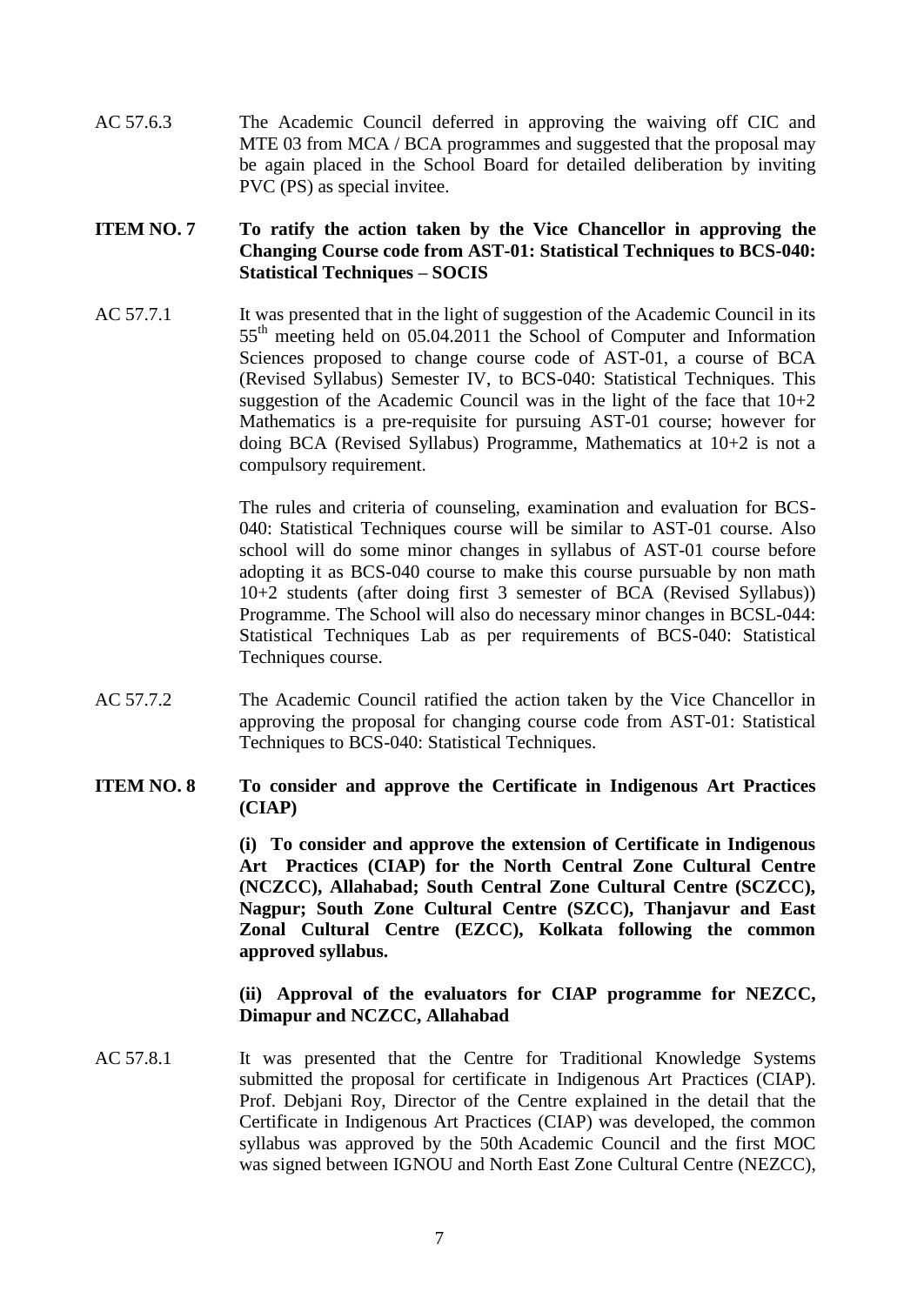Dimapur on 19.3.2010. Realising the importance of the programme, other 4 Zonal Cultural Centres - North Central Zone Cultural Centre (NCZCC), Allahabad; South Central Zone Cultural Centre (SCZCC), Nagpur; South Zone Cultural Centre (SZCC), Thanjavur and East Zone Cultural Centre (EZCC), Kolkata also signed MOC with IGNOU on 26.10.2010 and the CIAP programme is to be extended to these Zonal Cultural Centres. The Chairman also explained the details of the MoU signed by the University in this regard and impressed upon that look into the course which is identical in al the zonal centres. The extension of CIAP to other zones will not be any difficulty for the University.

AC 57.8.2 During the discussions the members of the Council appreciated the efforts being made by the University with the infrastructure available all over the country. There will be no hassle in extending the certification in Indigenous Art Practices (CIAP) to other cultural zones i.e. North Central Zone Cultural Centre (NCZCC), Allahabad; South Central Zone Cultural Centre (SCZCC), Nagpur; South Zone Cultural Centre (SZCC), Thanjavur and East Zonal Cultural Centre (EZCC), Kolkata.

> The members also suggested that the list of experts required for the CIAP need not to come before it for approval as after the approval by the Expert Committee, the list of experts can be approved by the Vice Chancellor as being done in the case of Schools of Studies. Since the Centre has no School Board like authority the list approved by the Expert Committee can be approved by the Vice Chancellor.

AC 57.8.3 The Academic Council considered and approved the proposal for extension of Certificate in Indigenous Art Practices (CIAP) for the North Central Zone Cultural Centre (NCZCC), Allahabad; South Central Zone Cultural Centre (SCZCC), Nagpur; South Zone Cultural Centre (SZCC), Thanjavur and East Zonal Cultural Centre (EZCC), Kolkata following the common approved syllabus and authorized the Vice Chancellor to approve the list of experts on the basis of recommendation of Expert Committee for the Centres for Traditional Knowledge Systems

### **ITEM NO. 9 To ratify the action taken by the Vice Chancellor for launching of M.A. (Distance Education) Programme along with eligibility criteria – STRIDE**

- AC 57.9.1 It was presented that STRIDE has submitted a proposal for ratification of the action taken by the Vice Chancellor for launching of M.A. (Distance Education) Programme along with eligibility criteria. Director, STRIDE explained the proposal in detail.
- AC 57.9.2 The Academic Council considered and approved following eligibility criteria for the M.A. (Distance Education):
	- $\triangleright$  Graduate in any discipline
	- Those who have earlier completed DDE/PGDDE can have lateral entry for second year of M.A. (Distance Education) and after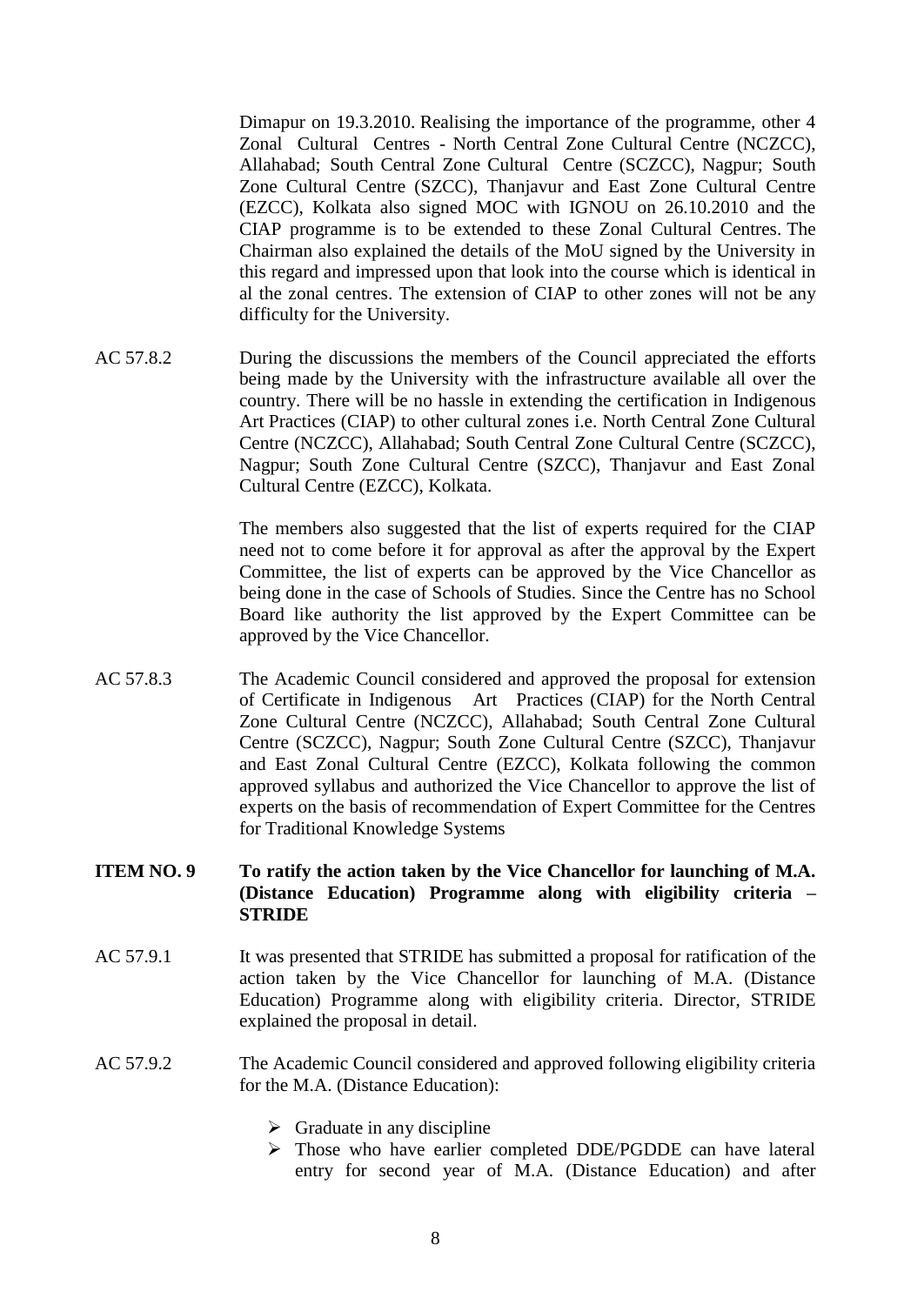completion will claim a M.A. (Distance Education) Degree.

 $\triangleright$  Those who get admission to M.A. (Distance Education) two vear programme may decide to complete 05 courses (30 credits) of the first year, and may get an **exit** with PGDDE, if so desire.

### **ITEM NO. 10 To consider and approve the Rules and Regulations regarding attendance and term-end examinations for MSW on-campus students – SOSW**

- AC 57.10.1 It was presented that the School of Social Work submitted the Rules and Regulations regarding attendance and term-end examinations for MSW on-campus students. Prof. G. Thomas explained in detail the requirement of separate rules and regulations for attendance of Master in Social Work Programme for on-campus students and credit transfer from on-campus to ODL.
- AC 57.10.2 The Academic Council approved the 90% attendance in field practices and 80% in theory for on-campus students of MSW programme and the credit transfer as per the existing scheme only. **(Annexure 6)**
- **ITEM NO. 11 To ratify the action taken by the Vice Chancellor in the approval of Phase-3 Forms for the M.Tech Programmes (3 programmes), MBA in Hospital Management and Post Graduate Diploma in Health Care and Hospital Management – offered jointly by IGNOU and JSSEFPL (JSS Education Foundation Pvt. Ltd.), Bangalore.**
- AC 57.11.1 It was presented that the Vice Chancellor had approved the Phase 3 Forms for the M.Tech Programmes (3 programmes), MBA in Hospital Management and Post Graduate Diploma in Health Care and Hospital Management – offered jointly by IGNOU and JSSEFPL (JSS Education Foundation Pvt. Ltd.), Bangalore initially and later on at other centres. To begin with, this Center of Excellence will offer programs like M.Tech (03 Programmes), MBA in Hospital Management and Post Graduate Diploma in Health Care and Hospital Management. All the above mentioned programs are duly approved by School Board/JCC meeting held on 01.03.2011.

The details of the programme are given below:

### **1. Programme: M.Tech in Information Technology (JSS)**

### **Programme Code: MTECHITJS**

This is a masters degree level fulltime regular programme offered in face-toface mode at JSSATE Bangalore. It is designed to provide students with a strong conceptual core that will prepare them to be lifelong learners alongwith significant hands-on experience. It is to provide a solid understanding of the methodologies and foundations of computer science and engineering.

**Duration of the programme:** Minimum 2 years and maximum 3 years.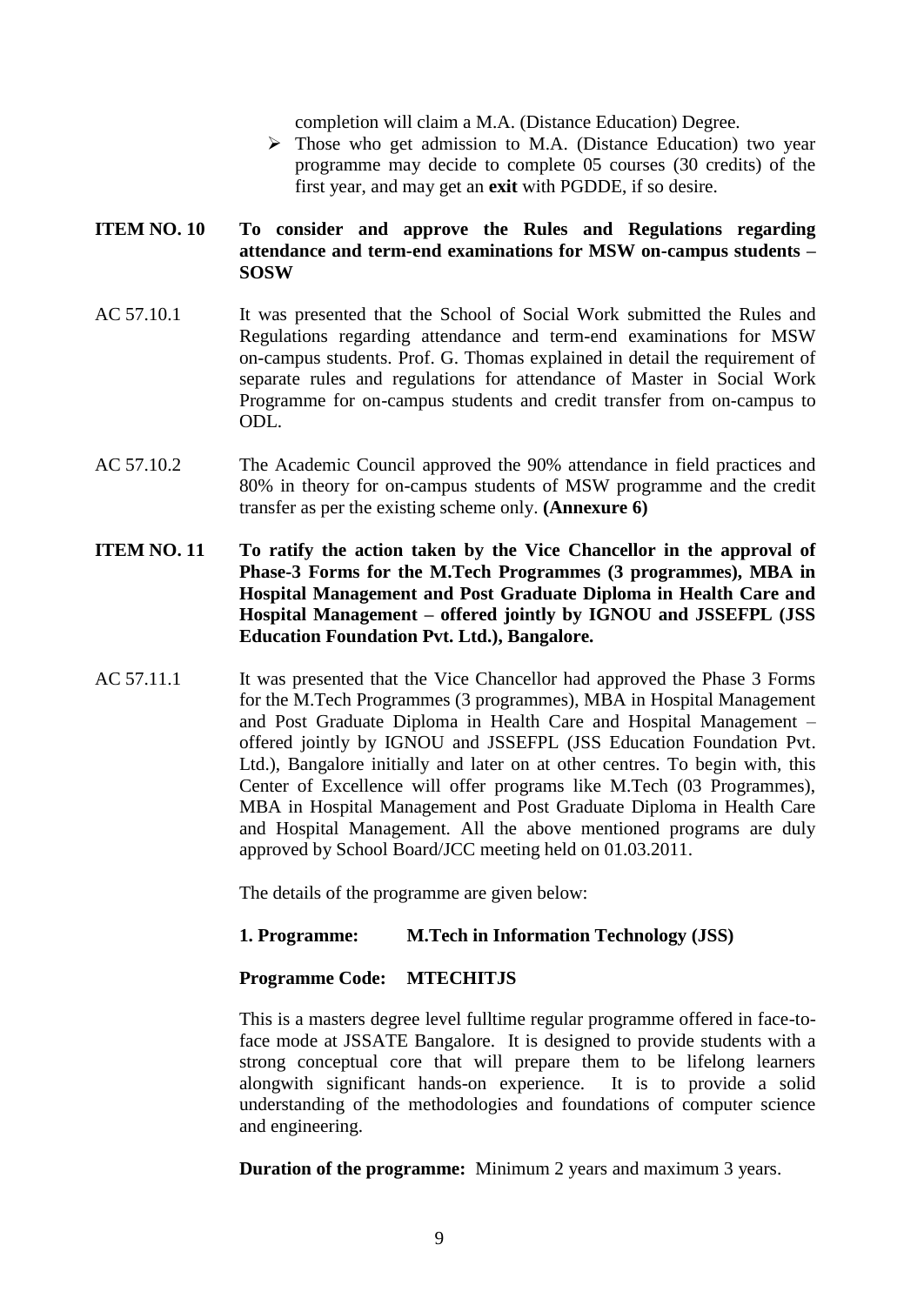**Eligibility for Enrolment:** BE in E&C, CSE/ISE, IT, E&E, Telecommunications & entrance test.

| Sr. | <b>Course Title</b>            | <b>Nature of Course</b> |                    | <b>Course</b>   | Credits/       |
|-----|--------------------------------|-------------------------|--------------------|-----------------|----------------|
| No. |                                |                         | (Theory/Practical/ | Codes           | <b>Remarks</b> |
|     |                                |                         | Project/Elective)  |                 |                |
|     | <b>SEMESTER-I</b>              |                         |                    |                 |                |
| 1.  | Mathematics for                |                         | Theory             | MII-011         | $\overline{4}$ |
|     | <b>Information Technology</b>  |                         |                    |                 |                |
| 2.  | Data Structures and Design     |                         | Theory             | $MII-012$       | $\overline{4}$ |
|     | of Algorithms                  |                         |                    |                 |                |
| 3.  | <b>Advanced Operating</b>      |                         | Theory             | $MII-013$       | $\overline{4}$ |
|     | <b>Systems</b>                 |                         |                    |                 |                |
| 4.  | <b>Advanced Computer</b>       |                         | Theory             | MII-014         | $\overline{4}$ |
|     | Network                        |                         |                    |                 |                |
| 5.  | Data Structures and Design     |                         | Lab                | <b>MIIL-011</b> | $\overline{3}$ |
|     | of Algorithms Lab              |                         |                    |                 |                |
| 6.  | Advanced                       | Operating               | Lab                | $MIIL-012$      | $\overline{3}$ |
|     | Systems Lab                    |                         |                    |                 |                |
| 7.  | and Cyber<br>E-Commerce        |                         | Theory             | MII-015         | $\overline{4}$ |
|     | Laws                           |                         |                    |                 |                |
| 8.  | JAVA and .NET                  |                         | Theory             | MII-016         | $\overline{4}$ |
| 9.  | JAVA and .NET Lab              |                         | Lab                | $MIIL-013$      | 3              |
| 10. | <b>Distributed Computing</b>   |                         | Theory             | $MII-017$       | $\overline{4}$ |
| 11. | <b>Network Security</b>        |                         | Theory             | <b>MII-018</b>  | $\overline{4}$ |
| 12. | Network Security Lab           |                         | Lab                | MIIL-014        | $\overline{3}$ |
| 13. | <b>Numerical Computing</b>     |                         | Theory             | MII-019         | $\overline{4}$ |
| 14. | <b>Soft Computing</b>          |                         | Theory             | MII-020         | $\overline{4}$ |
| 15. | <b>Numerical Computing Lab</b> |                         | Lab                | $MILL-015$      | $\overline{3}$ |
|     | <b>SEMESTER-II</b>             |                         |                    |                 |                |
| 16  | Computer Organisation &        |                         | Theory             | MII-021         | $\overline{4}$ |
|     | Architecture                   |                         |                    |                 |                |
| 17  | <b>Software Engineering</b>    |                         | Theory             | MII-022         | $\overline{4}$ |
|     |                                |                         |                    |                 |                |
| 18  | Advanced                       | Database                | Theory             | MII-023         | $\overline{4}$ |
|     | <b>Management System</b>       |                         |                    |                 |                |
| 19  | Technical Seminar-I            |                         | Seminar            | <b>MIIT-011</b> | 2              |
| 20  | Advanced                       | Database                | Lab                | $MILL-016$      | $\overline{3}$ |
|     | Management System Lab          |                         |                    |                 |                |
| 21  | Data<br>Mining                 | and                     | Theory             | MII-024         | $\overline{4}$ |
|     | Warehousing                    |                         |                    |                 |                |
| 22  | ERP and BI                     |                         | Theory             | MII-025         | $\overline{4}$ |
| 23  | ERP and BI Lab                 |                         | Lab                | <b>MIIL-017</b> | 3              |
| 24  | Mobile Adhoc Networks          |                         | Theory             | MII-026         | $\overline{4}$ |
| 25  | <b>Storage Area Networks</b>   |                         | Theory             | MII-027         | $\overline{4}$ |
| 26  | Storage Area Networks Lab      |                         | Lab                | <b>MIIL-018</b> | 3              |
| 27  | <b>Grid Computing</b>          |                         | Theory             | <b>MII-028</b>  | $\overline{4}$ |

### **Programme Structure/Course Codes**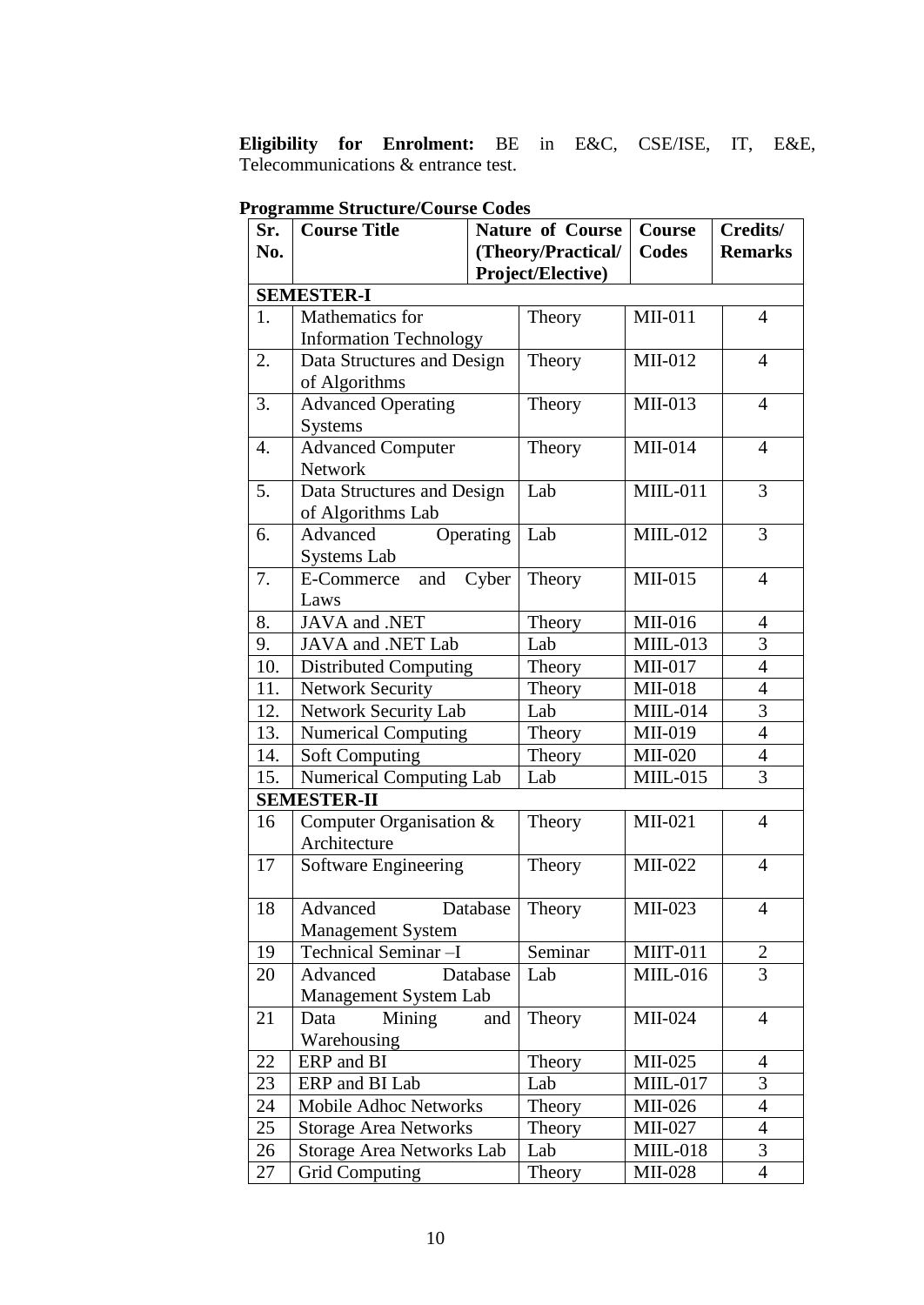| 28 | Image Processing     | Theory | $MII-029$        |  |
|----|----------------------|--------|------------------|--|
| 29 | Image Processing Lab | ∟ab    | <b>MIII</b> -019 |  |

|    | <b>Semester-III</b>                |         |                 |                |  |  |  |
|----|------------------------------------|---------|-----------------|----------------|--|--|--|
| 30 | Computer Graphics &                | Theory  | MII-030         | $\overline{4}$ |  |  |  |
|    | Visualisation                      |         |                 |                |  |  |  |
| 31 | Project Phase-I and                | Project | <b>MIIP-011</b> | 3              |  |  |  |
| 32 | <b>Technical Seminar-III</b>       | Seminar | <b>MIIT-012</b> | $\overline{2}$ |  |  |  |
| 33 | Computer Graphics &                | Lab     | <b>MIIL-020</b> | 3              |  |  |  |
|    | <b>Visualisation Lab</b>           |         |                 |                |  |  |  |
| 34 | <b>Internet Technologies</b>       | Lab     | $MILL-021$      | 3              |  |  |  |
| 35 | Web Technologies                   | Theory  | MII-031         | 4              |  |  |  |
| 36 | Infrastructure<br><b>IT</b><br>and | Theory  | MII-032         | 4              |  |  |  |
|    | Management                         |         |                 |                |  |  |  |
| 37 | Multimedia Computing               | Theory  | MII-033         | 4              |  |  |  |
| 38 | <b>Local Operating Networks</b>    | Theory  | MII-034         | $\overline{4}$ |  |  |  |
| 39 | Cloud Computing                    | Theory  | MII-035         | $\overline{4}$ |  |  |  |
| 40 | <b>Quantum Computing</b>           | Theory  | MII-036         | 4              |  |  |  |
|    | <b>Semester-IV</b>                 |         |                 |                |  |  |  |
| 41 | Project Work Phase-II and          | Project | <b>MIIP-012</b> | 6              |  |  |  |
| 42 | Technical Seminar-IV               | Seminar | <b>MIIT-013</b> | $\mathfrak{D}$ |  |  |  |

### **2. Programme: M.Tech in VLSI and Embedded Systems (JSS)**

### **Programme Code**: **MTECHVEJS**

This is a masters degree level fulltime regular programme offered in face-toface mode at JSSATE Bangalore. The Embedded systems program aims at developing the next generation of technologies, methods and tools for modeling, design, implementation and operation of hardware /software systems. The VLSI program aims to introduce the students to the concepts in digital VLSI circuits and to provide students with knowledge to design, implement and test digital VLSI circuits.

**Duration of the programme:** Minimum 2 years and maximum 3 years.

**Eligibility for Enrolment :** BE in E&C, CSE/ISE, IT, E&E, Telecommunications & entrance test.

| Sr.<br>No. | <b>Course Title</b>     | Project/Elective) | Nature of Course<br>(Theory/Practical/ | <b>Course</b><br>Codes |  | Credits/<br><b>Remarks</b> |  |
|------------|-------------------------|-------------------|----------------------------------------|------------------------|--|----------------------------|--|
|            | <b>SEMESTER-I</b>       |                   |                                        |                        |  |                            |  |
|            | <b>VLSI</b> Fabrication |                   | Theory                                 | MII-055                |  |                            |  |
|            | Technology              |                   |                                        |                        |  |                            |  |
| 2.         | <b>Embedded Systems</b> |                   | Theory                                 | MII-056                |  |                            |  |
| 3.         | <b>VLSI</b> Design      |                   | Theory                                 | MII-057                |  |                            |  |
| 4.         | Design of Analog and    |                   | Theory                                 | MII-058                |  |                            |  |

**Programme Structure/ Course Codes**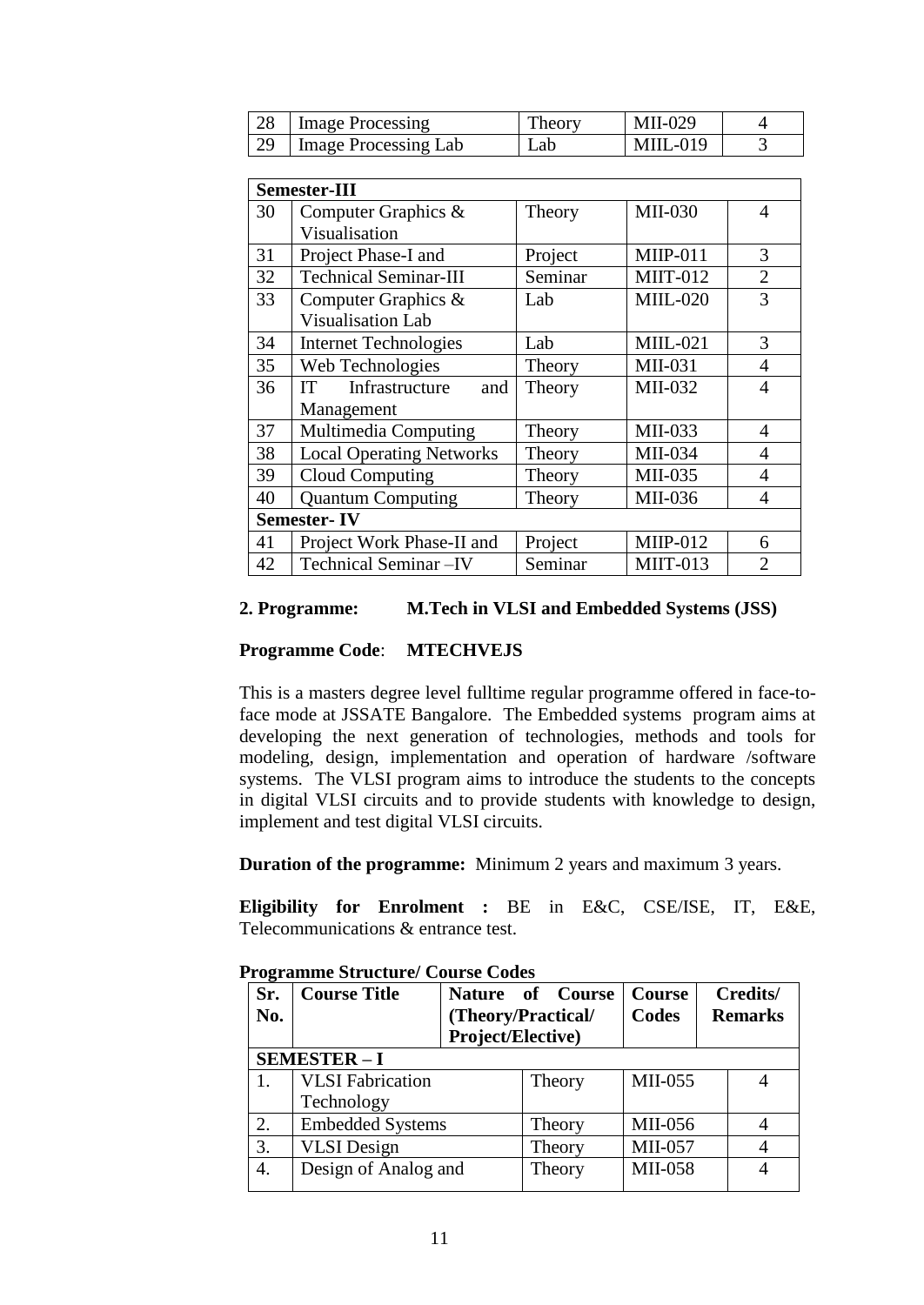|                 | <b>Mixed Mode VLSI Circuits</b>                      |                         |                 |                |
|-----------------|------------------------------------------------------|-------------------------|-----------------|----------------|
| 5.              | Digital System Design<br>using VHDL                  | Theory                  | MII-059         | $\overline{4}$ |
| 6.              | Seminar                                              | Seminar                 | <b>MIIT-021</b> | $\overline{2}$ |
| 7.              | <b>Embedded Systems Lab</b>                          | $\overline{\text{Lab}}$ | <b>MIIL-025</b> | $\overline{3}$ |
| 8.              | Analog and Mixed Mode<br><b>VLSI</b> Lab             | Lab                     | <b>MIIL-026</b> | $\overline{3}$ |
| 9.              | <b>VHDL Lab</b>                                      | Lab                     | <b>MIIL-027</b> | $\overline{3}$ |
|                 | <b>SEMESTER-II</b>                                   |                         |                 |                |
| 10              | Linear Algebra                                       | Theory                  | MII-060         | $\overline{4}$ |
| 11              | Wireless<br><b>VLSI</b><br>for<br><b>Networks</b>    | Theory                  | MII-061         | $\overline{4}$ |
| 12              | Digital<br>Communication<br><b>Systems</b>           | Theory                  | MII-062         | $\overline{4}$ |
| 13              | Low Power VLSI                                       | Theory                  | MII-063         | $\overline{4}$ |
| 14              | Hardware-Software Co-<br>design Elective-I           | Theory                  | MII-064         | $\overline{4}$ |
| 15              | <b>Real Time Embedded</b><br>Systems Elective -II    | Theory                  | MII-065         | $\overline{4}$ |
|                 | Semester-III                                         |                         |                 |                |
| 16              | Testing and Verification of<br><b>VLSI</b> Circuits  | Theory                  | MII-066         | $\overline{4}$ |
| 17              | <b>DSP</b> based Design Systems                      | Theory                  | MII-067         | $\overline{4}$ |
| 18              | CAD for VLSI-Electives-II                            | Theory                  | MII-068         | $\overline{4}$ |
| 19              | Algorithm<br>for<br><b>VLSI</b><br>Automation, E-III | Theory                  | MII-069         | $\overline{4}$ |
| 20              | <b>VLSI</b><br>System<br>$\&$<br>Architecture, E-IV  | Theory                  | MII-070         | $\overline{4}$ |
| 21              | Project-I                                            | Project                 | MIIP-017        | $\overline{2}$ |
| 22              | Seminar                                              | Seminar                 | <b>MIIT-022</b> | $\overline{2}$ |
| 23              | <b>DSP</b> Lab                                       | Lab                     | <b>MIIL-028</b> | $\overline{3}$ |
|                 | Semester-IV                                          |                         |                 |                |
| 24              | Project                                              | Project                 | <b>MIIP-018</b> | 8              |
| $\overline{25}$ | Seminar                                              | Seminar                 | <b>MIIT-023</b> | $\overline{2}$ |

### **3. Programme: M.Tech in Cyber Forensics (JSS)**

### **Programme Code: MTECHCFJS**

This is a masters degree level fulltime regular programme offered in face-toface mode at JSSATE Bangalore. The program aims at developing a workforce to address the emerging demand of professionals to manage the cyber security.

**Duration of the programme:** Minimum 2 years and maximum 3 years.

**Eligibility for Enrolment:** BE in E&C, CSE/ISE, IT, E&E, Telecommunications & entrance test.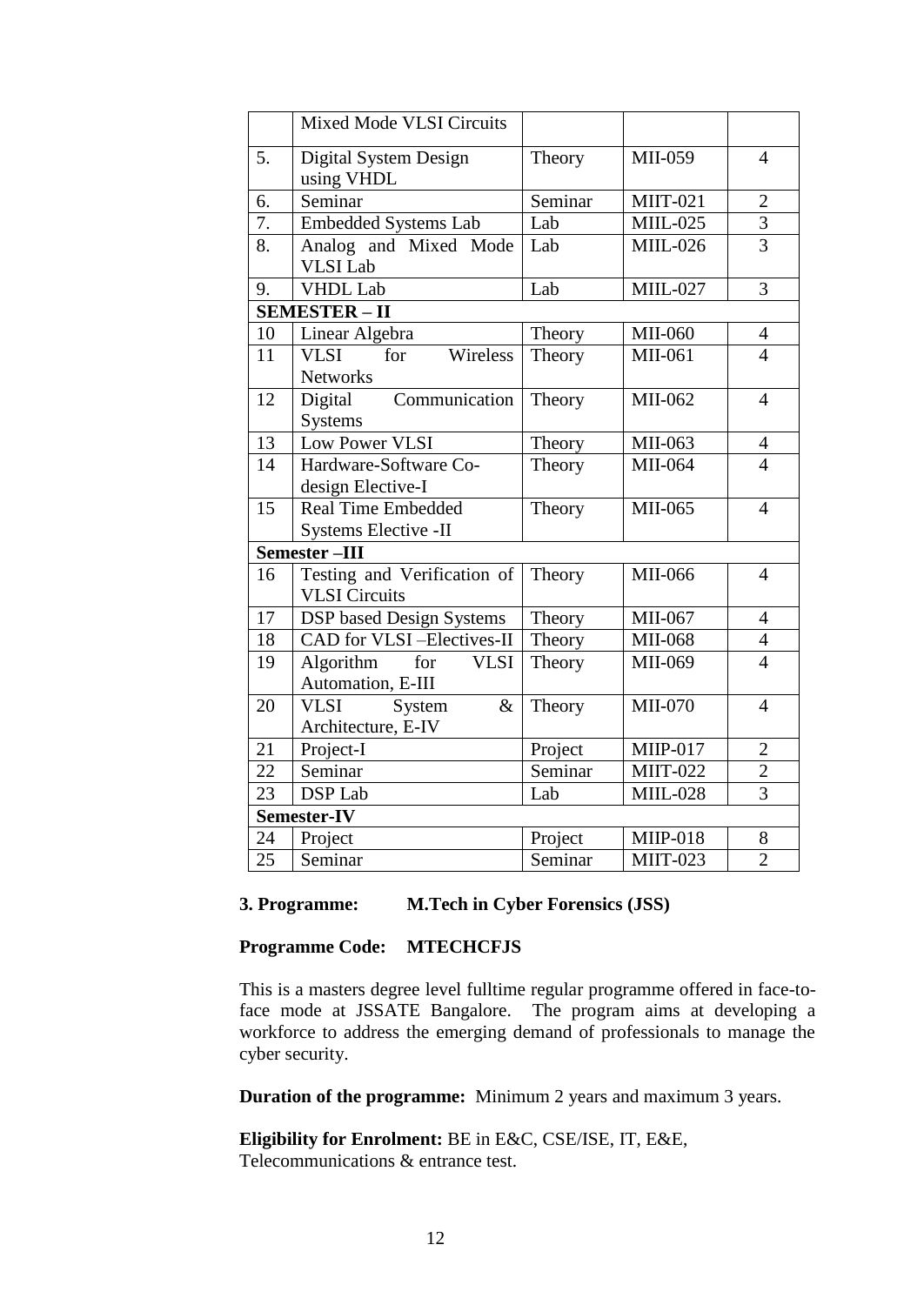## **Programme Structure/ Course Codes**

| Sr.<br>No.       | <b>Course Title</b>                        |  | <b>Nature of Course</b><br>(Theory/Practical/ | <b>Course</b><br><b>Codes</b> |  | Credits/<br><b>Remarks</b> |
|------------------|--------------------------------------------|--|-----------------------------------------------|-------------------------------|--|----------------------------|
|                  |                                            |  | Project/Elective)                             |                               |  |                            |
|                  | <b>SEMESTER - I</b>                        |  |                                               |                               |  |                            |
| 1.               | Operating System & Database<br>concepts    |  | Theory                                        | MII-041                       |  | 3                          |
| 2.               | <b>Advanced Networks</b>                   |  | Theory                                        | MII-042                       |  | $\mathfrak{Z}$             |
| $\overline{3}$ . | <b>Security Engineering</b><br>Mathematics |  | Theory                                        | MII-043                       |  | $\overline{2}$             |
| 4.               | <b>Human Behavioral Sciences</b>           |  | Theory                                        | MII-044                       |  | $\mathbf{2}$               |
| 5.               | Cyber Forensics -1                         |  | Theory                                        | MII-045                       |  | $\overline{3}$             |
| 6.               | Security Technology -1                     |  | Theory                                        | MII-046                       |  | $\overline{3}$             |
| 7.               | <b>Cyber Forensics lab</b>                 |  | Lab                                           | <b>MIIL-022</b>               |  | $\overline{3}$             |
| 8.               | <b>Database Operating System</b>           |  | Lab                                           | $MIIL-023$                    |  | $\overline{3}$             |
|                  | Lab                                        |  |                                               |                               |  |                            |
|                  | <b>SEMESTER - II</b>                       |  |                                               |                               |  |                            |
| 9.               | Security Technology 2                      |  | Theory                                        | MII-047                       |  | 3                          |
| 10               | Cyber Crimes & related laws                |  | Theory                                        | MII-048                       |  | $\overline{\mathbf{3}}$    |
| 11               | <b>Cyber Forensics 2</b>                   |  | Theory                                        | MII-049                       |  | $\overline{3}$             |
| 12               | <b>Cyber Forensics lab</b>                 |  | Lab                                           | <b>MIIL-024</b>               |  | 3                          |
| 13               | <b>Term Paper</b>                          |  | Project                                       | $MIIP-013$                    |  | $\mathbf{1}$               |
|                  | Semester-III                               |  |                                               |                               |  |                            |
| 14               | <b>Security Governance</b>                 |  | Theory                                        | <b>MII-050</b>                |  | 3                          |
| 15               | <b>Forensic Management</b>                 |  | Theory                                        | MII-051                       |  | $\overline{3}$             |
| 16               | Project Phase 1                            |  | Project                                       | $MIIP-014$                    |  | 12                         |
| 17               | Term paper                                 |  | Project                                       | <b>MIIP-015</b>               |  | $\mathbf{1}$               |
|                  | Semester-IV                                |  |                                               |                               |  |                            |
| 18               | Project                                    |  | Project                                       | <b>MIIP-016</b>               |  | 25                         |

### **Elective 1**

| Sr.<br>No. | <b>Course Title</b>    | <b>Nature of Course</b><br>(Theory/Practical/   Codes<br>Project/Elective) | Course     | Credits/<br><b>Remarks</b> |
|------------|------------------------|----------------------------------------------------------------------------|------------|----------------------------|
| 19         | Cloud Forensics        | Theory                                                                     | MIIE-011   |                            |
| 20         | <b>Image Forensics</b> | Theory                                                                     | $MIIE-012$ |                            |

### **Elective 2**

| 21 Enterprise Security          | Theory | $MIIE-013$ |  |
|---------------------------------|--------|------------|--|
| 22   Case life cycle management | Theory | $MIIE-014$ |  |
| 23   International Cyber Law    | Theory | $MIIE-015$ |  |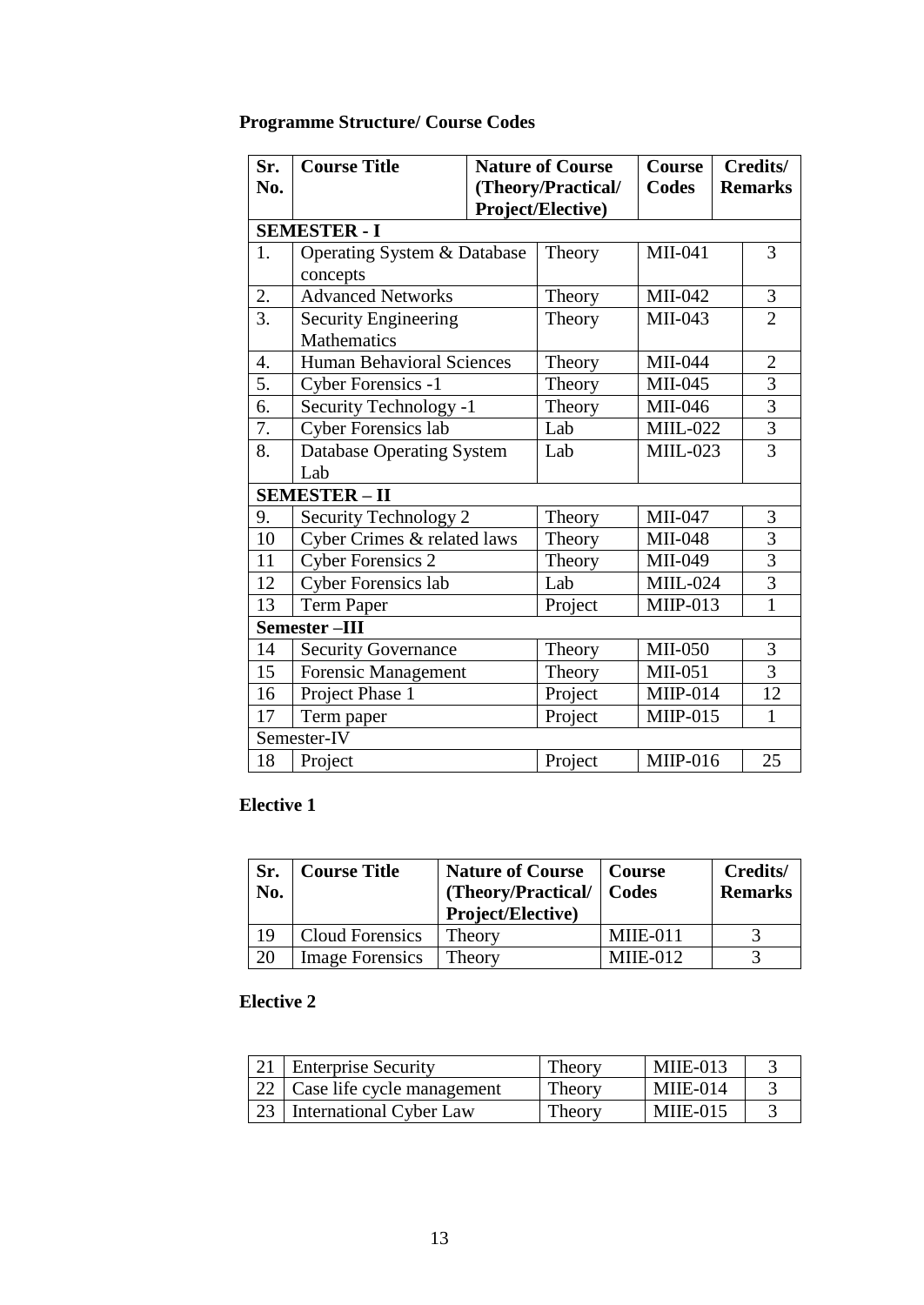### **The details of health management programmes are:**

### **4. MBA in Hospital Management**

This is a full time regular post graduate degree programme offered in faceto-face mode at JSSATE Bangalore. This aims to develop postgraduates with good conceptual knowledge, managerial skills and practical training in various functional areas in a hospital.

**Duration of the programme:** Minimum 2 years and maximum 4 years.

**Eligibility for Enrolment:** Any degree.

| Sr.<br>No.       | <b>Course Title</b>                                                                                           | <b>Nature of Course</b><br>(Theory/Practical/<br>Project/Elective) |           | <b>Proposed</b><br><b>Course</b><br><b>Codes</b> | Credits/<br><b>Remarks</b> |
|------------------|---------------------------------------------------------------------------------------------------------------|--------------------------------------------------------------------|-----------|--------------------------------------------------|----------------------------|
|                  | <b>SEMESTER-I</b>                                                                                             |                                                                    |           |                                                  |                            |
| 1.               | Principles of Management,<br>OB lab & communication                                                           |                                                                    | Theory    | MBAHM11                                          | 5                          |
| 2.               | Health Policy & Health<br>care delivery system &<br>health economics                                          |                                                                    | Theory    | MBAHM12                                          | 6                          |
| 3.               | Bio statistics, research<br>methodology &<br>Epidemiology                                                     |                                                                    | Theory    | MBAHM13                                          | 6                          |
| $\overline{4}$ . | Health care management                                                                                        |                                                                    | Theory    | MBAHM14                                          | 5                          |
| $\overline{5}$ . | Field visit to PHC, DHC &<br>Govt. Hospitals                                                                  |                                                                    | Practical | MBAHM15                                          | 10                         |
|                  | <b>SEMESTER-II</b>                                                                                            |                                                                    |           |                                                  |                            |
| 6.               | Financial management                                                                                          |                                                                    | Theory    | MBAHM21                                          | 5                          |
| 7.               | Human resource<br>management                                                                                  |                                                                    | Theory    | MBAHM22                                          | 6                          |
| 8.               | Marketing of healthcare<br>services & health care<br>information system                                       |                                                                    | Theory    | MBAHM23                                          | 5                          |
| 9.               | Patient safety and infection<br>control                                                                       |                                                                    | Theory    | MBAHM24                                          | 5                          |
| 10.              | Visits to private and<br>corporate hospitals                                                                  |                                                                    | Practical | MBAHM25                                          | 11                         |
|                  | Semester-III                                                                                                  |                                                                    |           |                                                  |                            |
| 11               | Strategic Management in<br>Hospitals Hospital design &<br>planning, implementation,<br>monitoring& evaluation |                                                                    | Theory    | MBAHM31                                          | 6                          |
| 12               | Material and Equipment<br>Management                                                                          |                                                                    | Theory    | MBAHM32                                          | $\overline{4}$             |

#### **Programme structure/Course codes (proposed)**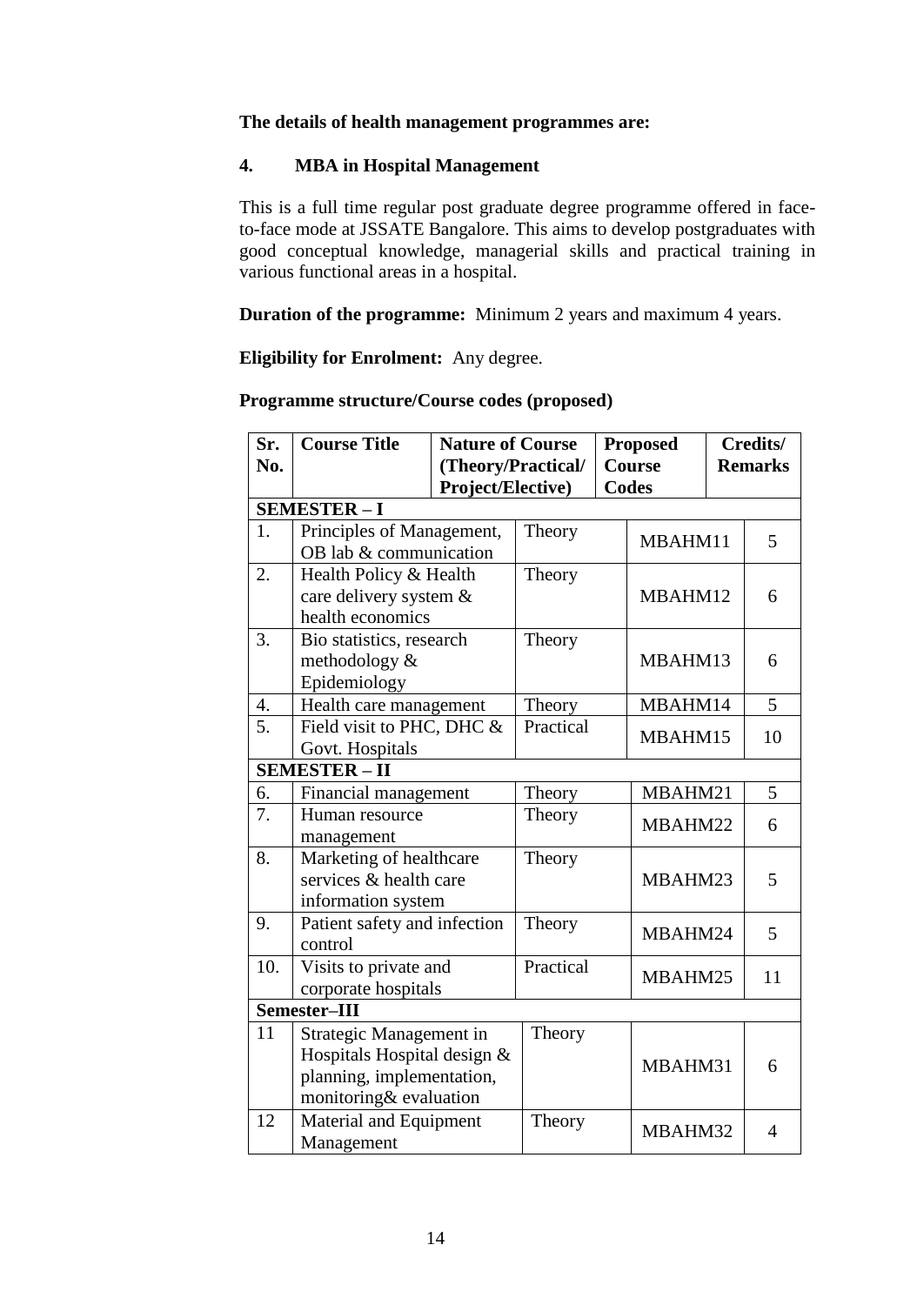| 13 | Planning & Management of<br>clinical services                                      | Theory    | MBAHM32 | 6  |
|----|------------------------------------------------------------------------------------|-----------|---------|----|
| 14 | Quality Management &<br>Organization and<br>Management of non-clinical<br>services | Theory    | MBAHM34 | 6  |
| 15 | Hospital posting                                                                   | Practical | MBAHM35 | 10 |
|    | <b>Semester-IV</b>                                                                 |           |         |    |
| 16 | Environment health and<br>health care management &<br>Disaster Management          | Theory    | MBAHM41 | 6  |
| 17 | Legal aspects of health care<br>& ethics                                           | Theory    | MBAHM42 | 3  |
| 18 | Planning, Implementation,<br>Monitoring & Evaluation                               | Theory    | MBAHM43 | 6  |
| 19 | Health Insurance & Money<br>care                                                   | Theory    | MBAHM44 | 5  |
| 20 | <b>Dissertation Project</b>                                                        | Project   | MBAHM46 | 12 |

### **5. Post Graduate Diploma in Health Care & Hospital Management**

This programme is comprehensively structured and internationally-styled to match academic standards with hospital requirements. It is concerned with the efficiency and cost effectiveness of all levels of health services. Various sessions on hospital departments, health issues, management modules and soft skill training in the course syllabus by renowned faculties in healthcare industry ensures a quality and through knowledge of healthcare industry and its aspects.

**Duration of the programme:** Minimum 1year and maximum 2 years.

**Eligibility for Enrolment :** As per IGNOU eligibility.

Programme Structure/course codes: Being a IGNOU programme to be run at this centre, programme structure/course codes will remain same. The fee will be Rs 1.6 lakhs.

- AC 57.11.2 During the discussions it was suggested that the course codes for the programmes i.e. PG Diploma in Health Care and Management should be changed for the programmes being offered by the University jointly with JSSEFPL to avoid any confusion between the above programmes and the programme being offered by the University.
- AC 57.11.3 The Academic Council ratified the action taken by the Vice Chancellor in approving the Phase 3 Form **(Annexure 7)** for all the five programmes suggested to obtain separate course codes for the programmes as mentioned in Resolution No. AC 57.11.2.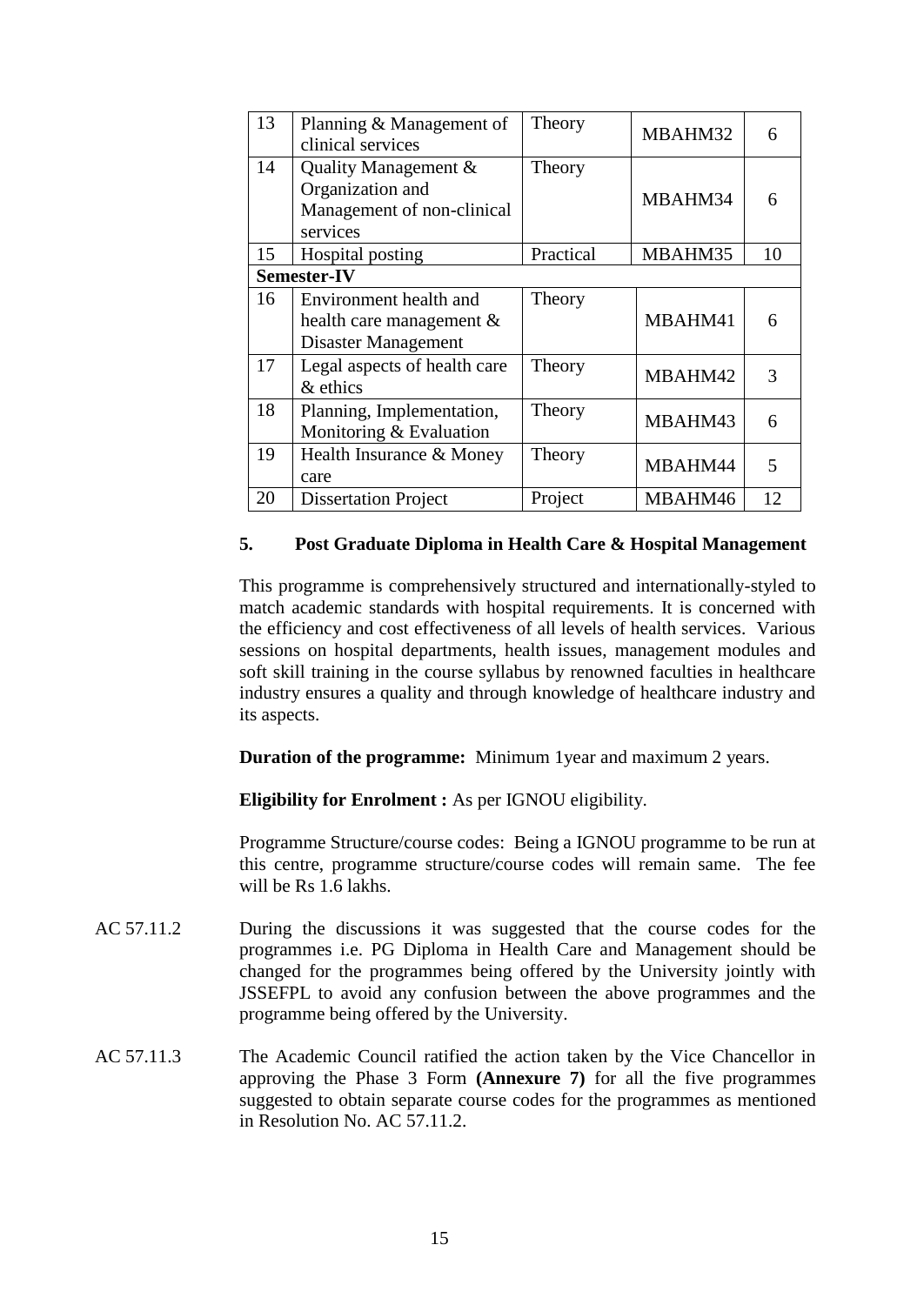### **ITEM NO. 12 To consider and approve the concept paper for establishing "Centre for Philosophy and Theology" – SOSW**

- AC 57.12.1 It was presented that the ACSC in its  $33<sup>rd</sup>$  meeting assigned the task of preparing and submitting the concept paper for the proposed Centre for Philosophy and Theology to Prof. A.K. Singh, Director, SOTST and Prof. Gracious Thomas, Director, SOSW highlighted the salient feature of the concept paper. Prof. P.R. Ramanujam, PVC explained the background for the proposal to have a centre for Philosophy and Theology.
- AC 57.12.2 After detailed discussions the Academic Council approved the "Centre for Philosophical Studies" and suggested that an Expert Committee may be constituted to examine the concept of the Centre and submit the blue print for its establishment to the Academic Council for consideration. It further authorized the Chairman to constitute the Expert Committee.
- **ITEM NO. 13 To consider and approve the proposal to confer educational certifications to the sailors of Indian Navy within the parameters laid down by IGNOU through its Community College Scheme, recognizing the 'In Service Training/Courses' undergone by them**
- AC 57.13.1 It was presented that the Indian Navy and the IGNOU has signed an MoU on 24th June, 2011 that seeks to confer educational certifications to the sailors of Indian Navy within the parameters laid down by IGNOU through its Community College Scheme, recognizing the 'In-Service Training/Courses' undergone by them. This would be within the broad framework set out by IGNOU, through registration of Naval Training Schools/Institutes/Establishments of the Indian Navy which would be known as Navy-IGNOU Community Colleges (NICCs).
- AC 57.13.2 The Academic Council noted that the University has already signed the MoU with the Indian Army for certification to the in service soldiers after recognizing their training component and completion of certain number of University's courses. It will help the defense personnel to enhance their educational qualifications which will help them in getting employment after discharge from the service. A large number of defense personnel are being benefitted by this.
- AC 57.13.3 The Academic Council considered and approved the proposal to confer educational certifications to the sailors of Indian Navy within the parameters laid down by IGNOU through its Community College Scheme, recognizing the 'In Service Training/Courses' undergone by them and establishment of the Indian Navy which would be known as Navy-IGNOU Community Colleges (NICCs). The broad framework of the Navy-IGNOU Community Colleges and a list of NICCs is placed at **Annexure 8**.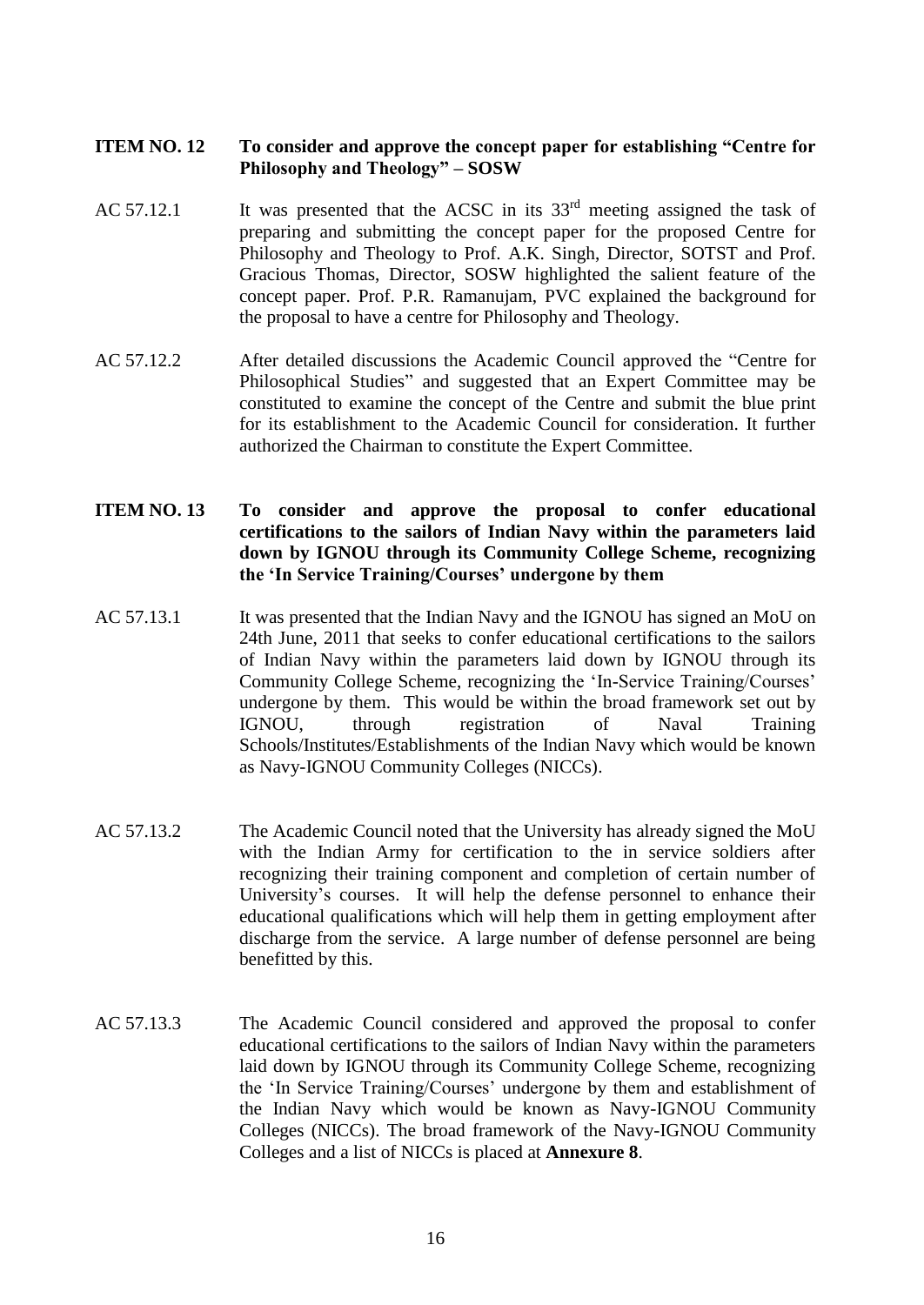- **ITEM NO. 14 To consider and approve the proposal to confer educational certifications to the Airmen and NCs of the Indian Air Force within the parameters laid down by IGNOU through its Community College Scheme, recognizing the 'In Service Training/Courses' undergone by them**
- AC 57.14.1 The Academic Council noted that the Indian Air Force and the IGNOU has signed an MoU on 20<sup>th</sup> December 2010 that seeks to confer educational certifications to the Airmen and NC(E) of the Indian Air Force within the parameters laid down by IGNOU through its Community College Scheme, recognizing the 'In Service Training/Courses' undergone by them.
- AC 57.14.2 The University has already signed the MoU with the Indian Army for certification to the in service soldiers after recognizing their training component and completion of certain number of University's courses. It will help the defense personnel to enhance their educational qualifications which will help them in getting employment after discharge from the service. A large number of defense personnel are being benefitted by this. It is also informed that about 4.5 lakhs Army personals and about 1.5 lakhs Airman enrolled in the programme.
- AC 57.14.3 The Academic Council considered and approved the proposal to confer educational certifications to the Airmen and NC(E) of the Indian Air Force within the parameters laid down by IGNOU through its Community College Scheme, recognizing the 'In Service Training/Courses' undergone by them and establishment of the Airmen Training Institutes of the Indian Air Force which would be known as Air Force-IGNOU Community Colleges (AFICCs). The broad framework of the Airforce-IGNOU Community Colleges and a list of AFICCs is placed at **Annexure 9**.
- **ITEM NO. 15 To consider and approve the proposal for charging fee from the candidates applying for the academic positions in the University.**
- AC 57.15.1 It was presented that a large number of candidates are applying for the various academic positions in the University from time to time against the advertisements. The lot of effort and expenditure is required in processing applications of the candidates, paying TA to candidates called for interviews, expenditure on conduct the selections etc. therefore, it is proposed to charge the Registration fee from the candidates who will apply for the Teaching/ academic positions in the University through cross Demand Draft in favour of IGNOU payable New Delhi.
- AC 57.15.2 The Academic Council after detailed discussions approved the proposal for charging the following fee from the candidates applying for the academic positions in the University.
	- 1. General/OBC Candidates **:** Rs. 200/- (either taken the from in person or downloaded)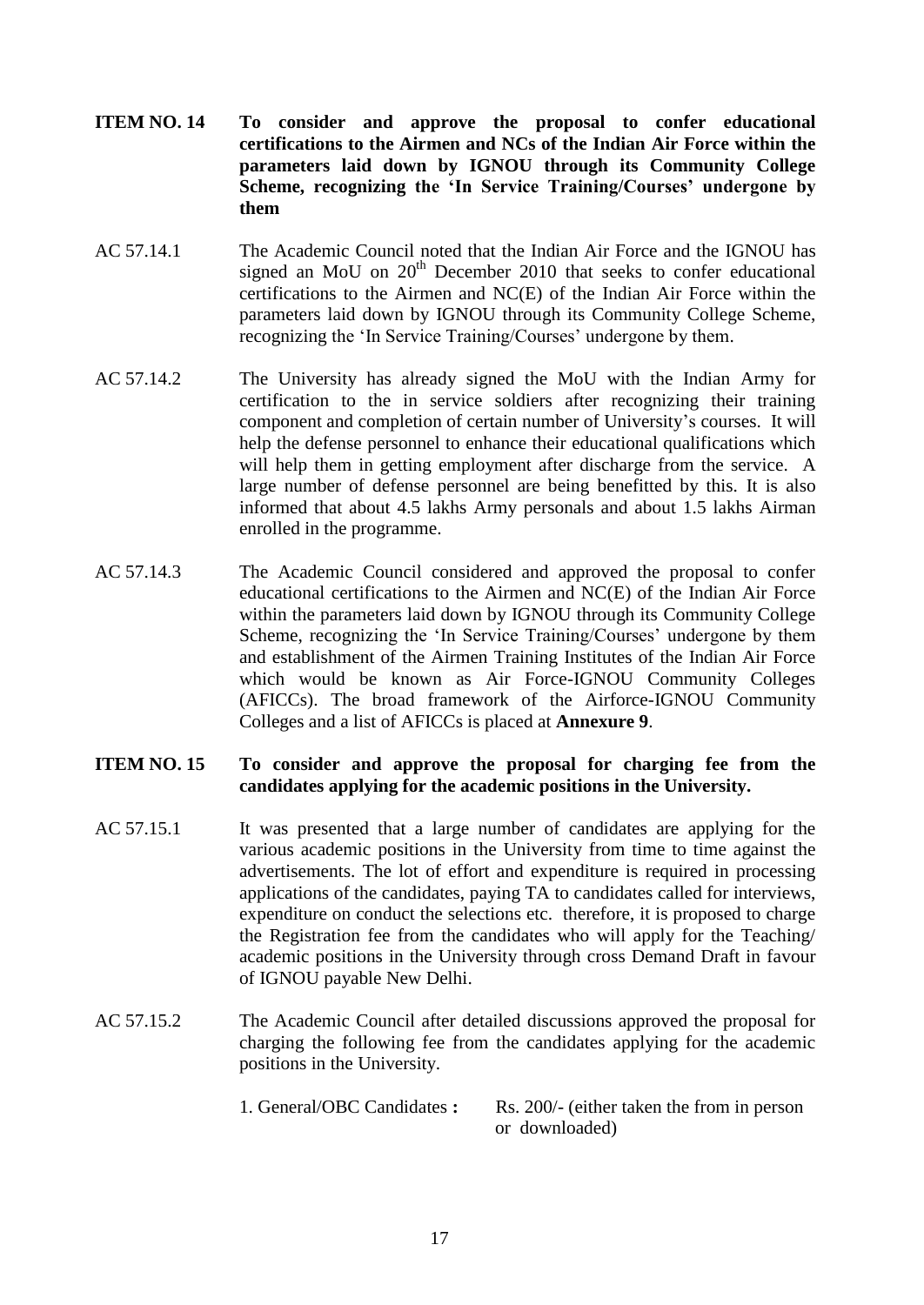| 2. For Reserved Candidates: |
|-----------------------------|
| i.e. $SC/ST/PH/ PWD \&$     |
| Woman Candidates            |

Rs. 50/- (either taken the from in person or downloaded)

**ITEM NO. 16 To consider and approve the Phase 3 From for M.A. in Women's and Gender Studies (ODL) – SOGDS**

- AC 57.16.1 The Director, SOGDS informed the Council that this programme of M.A. in Women's and Gender Studies is modular programme with exit option with PG Diploma after completion of 1 year. The Phase 3 Form has been approved by the School Board of SOGDS at its meeting held on 25.4.2011.
- AC 57.16.2 The Academic Council considered and approved the Phase 3 From **(Annexure 10)** for M.A. in Women's and Gender Studies (ODL).

### **ITEM NO. 17 To consider and approve the Admission of BPP qualified students of JUNE 2011 TEE into B.A/ B.Com/BTS/BSW (under non-formal stream) in July 2011 session – SRD**

AC 57.17.1 Registrar, SRD informed that the subsequent implementation of the walk in admission in June in **JUNE 2011 TEE** can seek admission into B.A/ B.Com/ BTS/ BSW (under non-formal stream), as shown below:

| TEE          | Opportunity for seeking admission to B.A/B.Com |              |                 |
|--------------|------------------------------------------------|--------------|-----------------|
| qualified    |                                                | <u>etc.</u>  |                 |
|              | $1st$ chance                                   | $2nd$ chance | $2^{\text{rd}}$ |
|              | chance                                         |              |                 |
| 2011<br>June | 2012<br>Jan.                                   | 2012<br>July | 2013<br>Jan.    |
| TEE          | session                                        | session      | session         |

A total of **7732** students have qualified **BPP** in **June 2011 TEE** and the **status Card** reflecting the marks scored in TEE as well as Assignments have been dispatched to the students by Student Evaluation Division on 11.08.2011, which carries the following message:

### **"Students qualifying BPP are advised to buy the Prospectus and apply for B.A / B.Com etc. at the Regional Centre, as per schedule."**

Since the **last date for submission of filled-in admission form for July 2011 session** (with **late fee of Rs.200/-**) is **31st August 2011**, the Vice-Chancellor has kindly approved that **BPP students** qualified in June 2011 TEE may also be allowed to seek admission into **B.A or B.Com or BTS or BSW** (**non-formal stream**) in **July 2011 session** itself instead of waiting for the next cycle of admission in January 2012. This will save their precious six months academic period. This has necessitated because of **early declaration of result of June 2011 TEE** (i.e. **within 32 days**) which is an achievement.

Accordingly, all the Regional Directors have been informed to accept the Admission Form of BPP qualified students in June 2011 TEE for July 2011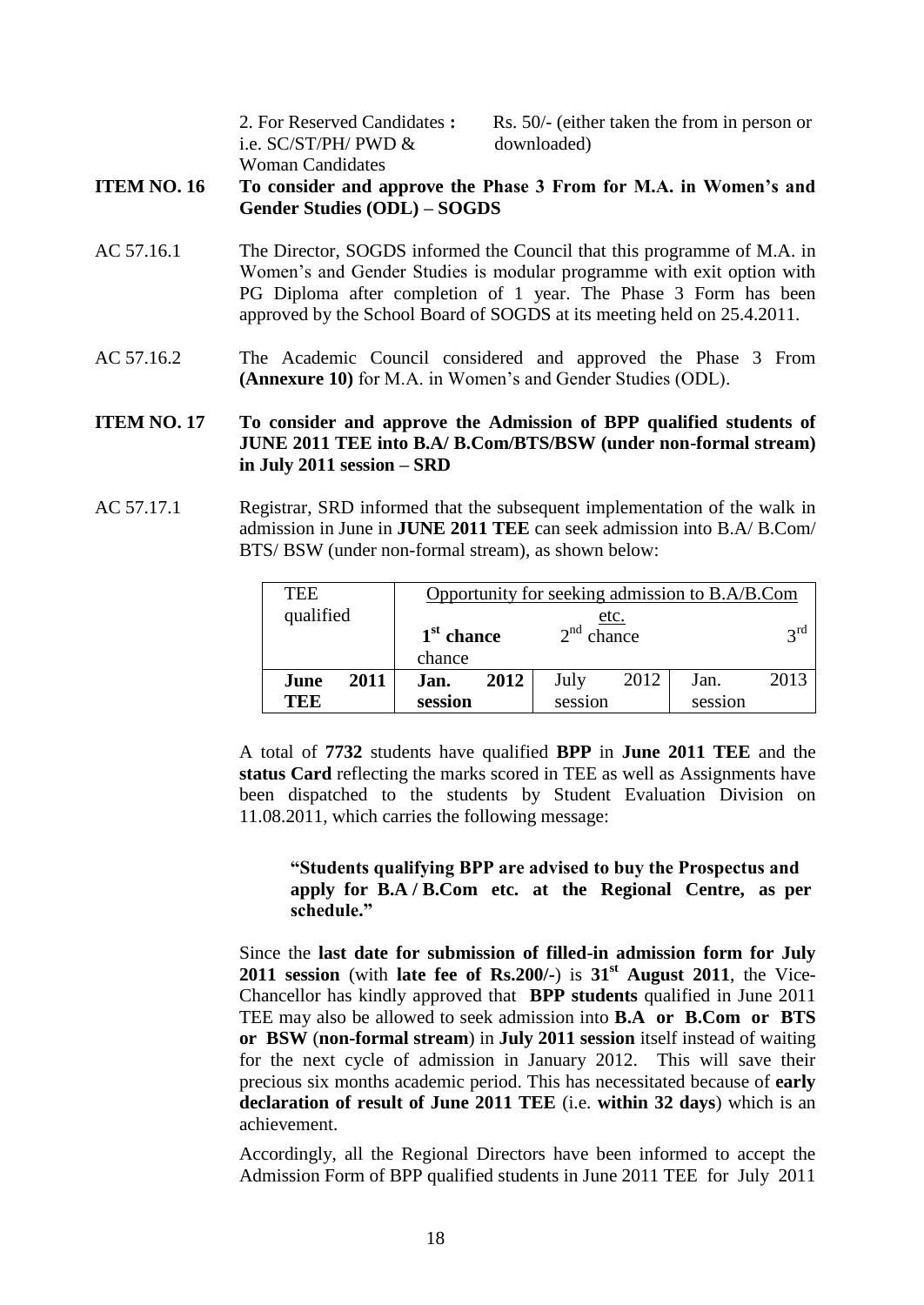session. A Notification in this regard has also been uploaded on the website for information of all concerned.

In future all the BPP qualified students will have opportunity to seek admission in subsequent cycle without any gap, if the admissions are open.

AC 57.17.2 Academic Council considered and approved the proposal for Admission of BPP qualified students of JUNE 2011 TEE into B.A/ B.Com/BTS/BSW (under non-formal stream) in July 2011 session.

### **ITEM NO. 18 To consider and approve the proposal and Phase 3 Form for launching M.A. in Christian Theology – SOSW**

- AC 57.18.1 The Director, SOSW explained the salient features of the programme before the Academic Council. The Academic Council discussed the proposal in detail for launching of the programme in Christian Theology.
- AC 57.18.2 Academic Council considered the proposal and decided that this programme may be launched through the Centre for Philosophical Studies after its establishment. A Committee has to be constituted by the Vice Chancellor on the Theological Studies programmes to be offered by the University. The Council authorized the Vice Chancellor to constitute the Expert Committee for this purpose.

### **ITEM NO. 19 Collaboration with IIM-Indore and SOMS, IGNOU for starting 5 year integrated MBA**

- AC 57.19.1 IGNOU finalised an MoU for collaboration with IIM, Indore to offer 5 years integrated MBA programme in regular, full time face to face mode at IIM, Indore. Prof. Naval Kishore, Director, SOMS and the Director IIM, Indore explained the salient features of the MoU and informed the Council that the University and IIM, Indore will offer 5 years integrated MBA programme in face to face mode at IIM, Indore.
- AC 57.19.2 The Academic Council appreciated the collaboration between IGNOU and IIM, Indore and resolved to approve the same.

### **ITEM NO. 19(i) To consider and approve the Minutes of the 18th meeting of the Research Council held on 26th July, 2011.**

- AC 57.19(i).1 The Member Secretary informed that the  $18<sup>th</sup>$  meeting of the Research Council was held on  $26<sup>th</sup>$  July 2011. The Academic Council considered the minutes and recommendations of the Research Council in detail.
- AC 57.19(i).2 The Academic Council approved the minutes of the  $18<sup>th</sup>$  meeting of the Research Council **(Annexure 11)**.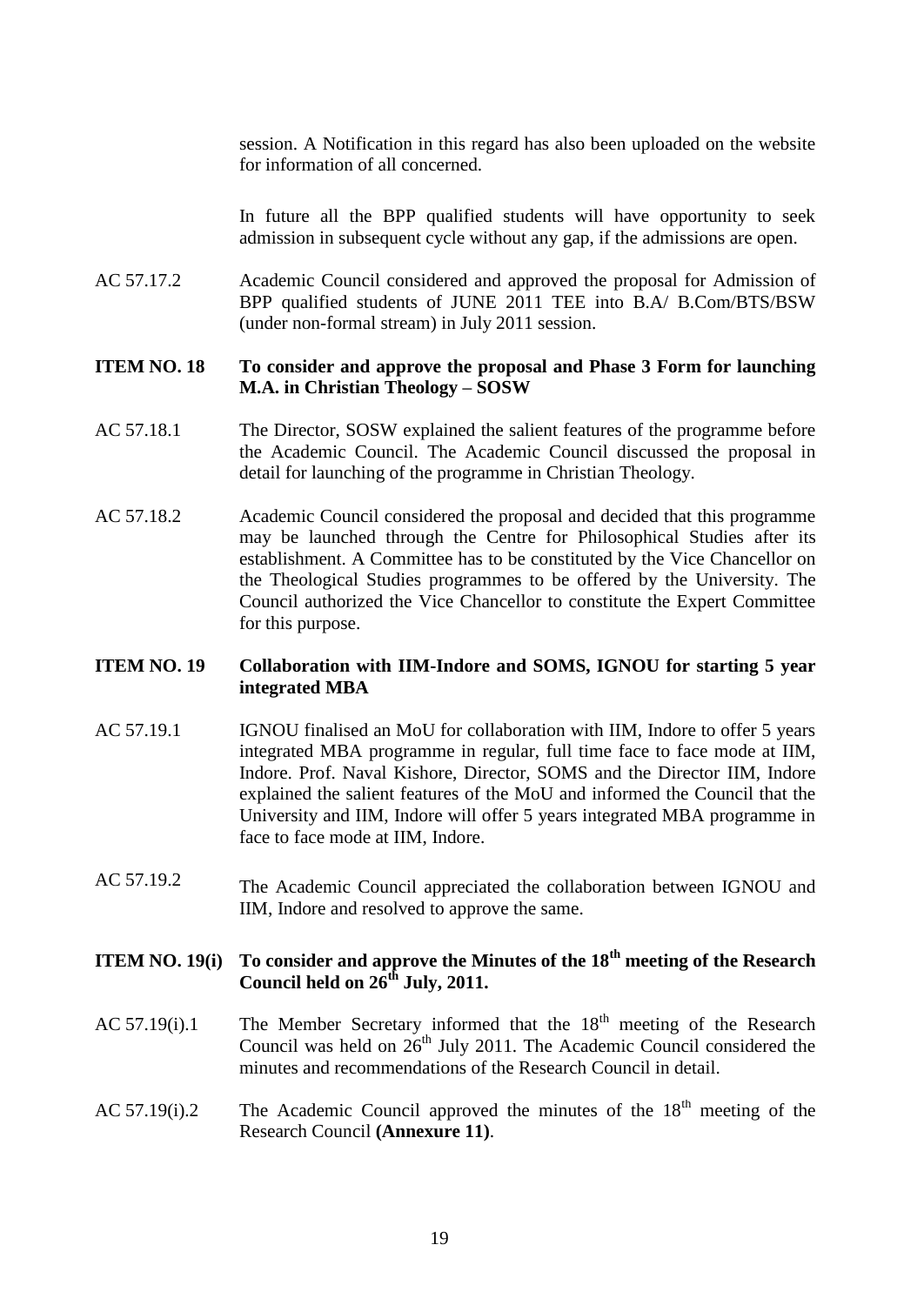- **ITEM NO. 20 To consider and approve the proposal for launching Diploma (Buddhism and Tibetan Studies).**
- **ITEM NO. 21 To consider and approve the proposal for launching B.A. (Buddhism and Tibetan Studies).**

 **&**

21&22.3

**And**

- **ITEM NO. 22 To consider and approve the proposal for launching M.A. (Buddhism and Tibetan Studies).**
- AC 57.20, 21&22.1 It was presented that the Centre for Tibetan Studies proposes to launch Diploma (Buddhism and Tibetan Studies), B.A. (Buddhism and Tibetan Studies) and M.A. (Buddhism and Tibetan Studies) jointly prepared with Central University of Tibetan Studies, Varanasi (CUTS) with effect from January 2012 as on campus programme through some of the Partner Institutions. The programme will be launched through ODL at a later stage after the preparation of the SIM's. The entry qualification for Diploma (Buddhism and Tibetan Studies) programme would be 10+2 or its equivalence or BPP from IGNOU. The fee would be Rs. 2000/- (first year including registration fee). The entry qualification for B.A. (Buddhism and Tibetan Studies) programme would be  $10+2$  or its equivalence or BPP from IGNOU. The fee would be Rs. 1,700/- (first year including registration fee) and Rs. 1,600/- for  $2<sup>nd</sup>$  and  $3<sup>rd</sup>$  years. The entry qualification for M.A. (Buddhism and Tibetan Studies) programme would be graduation from any discipline from a recognised University or institution. The fee would be Rs. 3700 $\overline{\phantom{a}}$  (first year including registration fee) and Rs. 3,600 $\overline{\phantom{a}}$  for  $2<sup>nd</sup>$  year. These programmes shall be offered initially only in English and later, it may be offered in Hindi and Tibetan Language. It is proposed that the CUTS preparing this programmes would be allowed a fee sharing @ 60:40 (for Special Study Centre as well as under Convergence Scheme), as per the MoU to be signed shortly.
- AC 57.20, 21&22.2 Prof. Geshe N. Samten (CUTS) explained the details of the programmes to the members of the Council. He informed that the Buddhist Studies were being offered earlier in the Nalanda and Taxila Monastic Universities. He also assured that there will not be any compromise regarding quality of the Programme being offered in collaboration with CUTS. He stated the reason for approaching IGNOU is that the IGNOU never compromise the quality of education.
- AC 57.20, The Academic Council considered and approved the above programmes.
- **ITEM NO. 23 To consider and approve the proposal to confer educational certifications to officers and personnel of the CISF within the parameters laid down by IGNOU for Community Colleges, recognizing the 'In Service' Trainings/Courses undergone by them**
- AC 57.23.1 The Central Industrial Security Force (CISF) is an Armed Force of the Union of India under the Ministry of Home, which inter-alia is also responsible for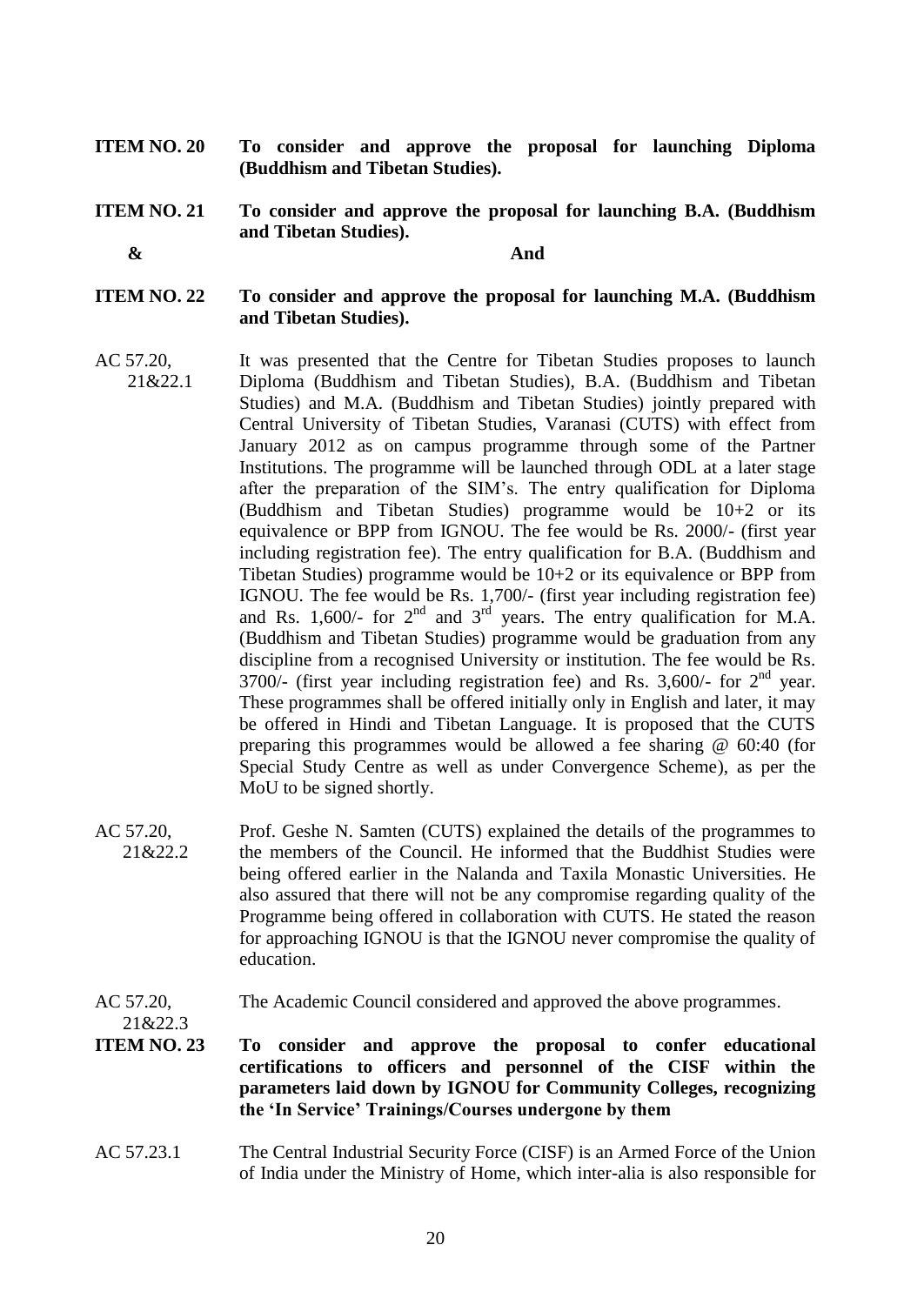catering to the educational and training needs of all levels of officers and personnel from its rank and file. The CISF is committed to maintain extremely high standards of training and education amongst all levels of its officers and personnel. The CISF and IGNOU has inked an MoU on 30th May, 2011 that seeks to confer educational certifications to the officers and personnel of the CISF within the parameters laid down by IGNOU through its Community College Scheme, recognizing the 'In-Service Training/Courses' undergone by them. This would be within the broad framework set out by IGNOU, through registration of National Industrial Security Academy (NISA) and Regional Training Centers (RTCs) of the CISF, which would be known as "CISF-IGNOU Community Colleges"

- AC 57.23.2 The broad framework of CISF-IGNOU Community Colleges and other details of MoU along with the name of the CISF training Institutions, copy of the MoU and other details along with the constable/GD/basic course syllabus undertaken by the CISF personnel is placed at **Annexure 12.**
- AC 57.23.3 The Academic Council approved the proposal to confer educational certifications to officers and personnel of the CISF within the parameters laid down by IGNOU for Community Colleges, recognizing the 'In Service' Trainings/Courses undergone by them.

### **ITEM NO. 24 To consider and approve the Phase-3 form for BBA – Travel & Tourism programme – SOTHSSM**

- AC 57.24.1 It was presented that SOTHSSM has submitted Phase-1 Form and syllabus of BBA – Travel & Tourism. The Director  $(IC)$ , SOTHSM has explained the salient features of the programme. She informed that an Expert Committee meeting was conducted on  $9<sup>th</sup>$  August 2010 to reframe the Syllabus of the BBA-Travel & Tourism as per the suggestion of School Board and few new courses of Management were added and the complete syllabus is reframed. The programme is to be launched from this Academic Session.
- AC 57.24.2 The Academic Council considered and approved the Phase-3 Form **(Annexure 13)** for BBA – Travel & Tourism programme.
- **ITEM NO. 25 Expansion of Faculty in Health Science Discipline of SOHS**
- **ITEM NO. 26 Creation of New Discipline for SOHS**
	- **& And**

#### **ITEM NO. 27 Expansion of Faculty in Nursing Disciplines of SOHS**

AC 57.25, 26&27.1 The Director, SOHS explained that the School of Health Sciences was established in the year 1991 with the formation of two disciplines i.e. "Nursing" and "Health Sciences" and accordingly the faculty was created for both the disciplines. He explained that the Health Sciences discipline covers a very diverse subject area there has been significant progress in addition of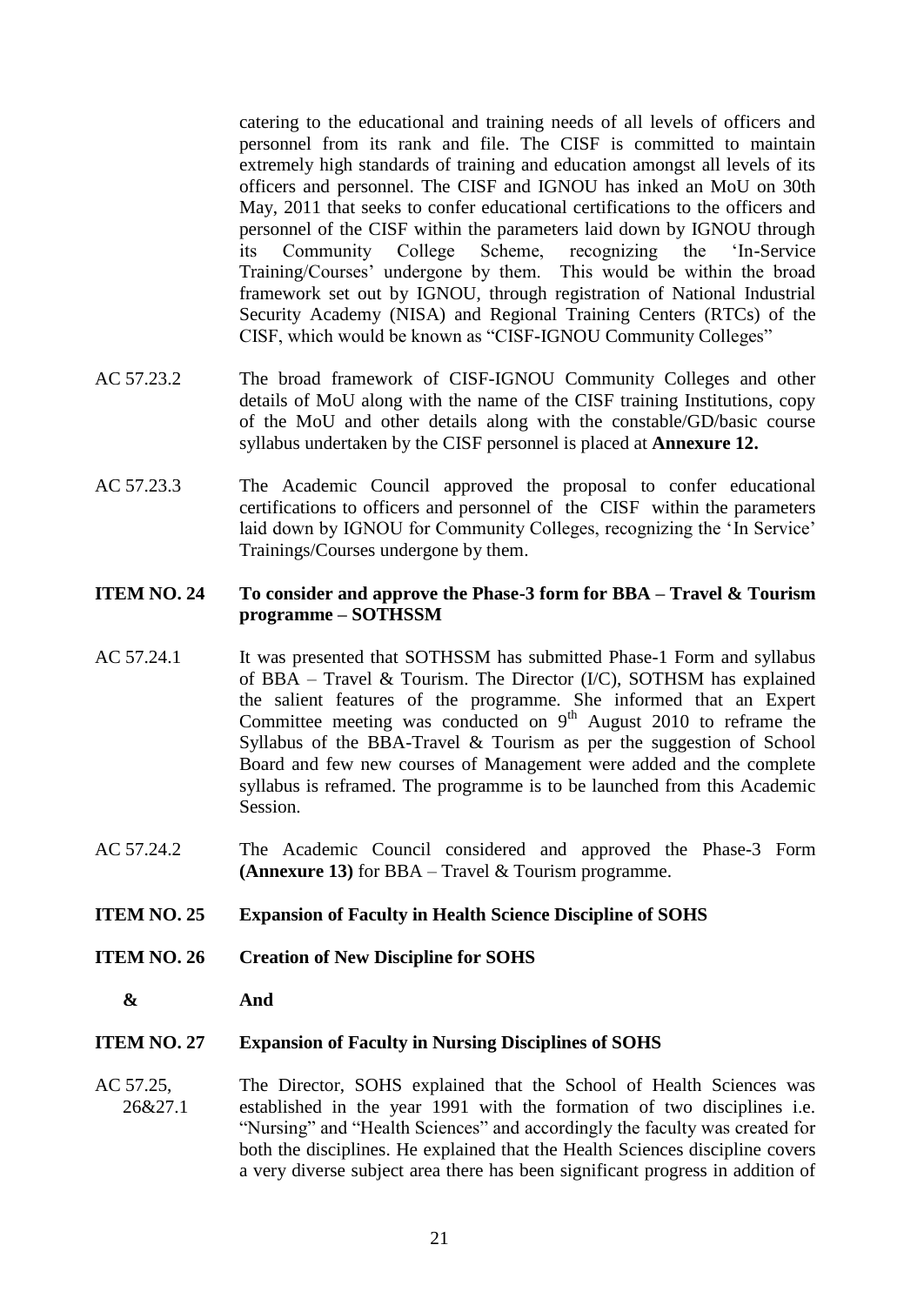programmes every year. The present work load and justification of faculty expansion for Health Science discipline and the Nursing discipline necessitates the expansion of faculty in both the disciplines.

He further explained that the term "Health Sciences" both the name of the "School" and in the "discipline" does not reflect the clarity of vision that a discipline should normally represent. It is suggested that the "Health Sciences" discipline may be replaced by the term "Medical" Discipline as all the present faculty in the discipline belong the medical field. In addition three more disciplines may be added "Dental", "AYUSH" & "Para-Medical" which will represent the subject areas controlled by respective councils / Department in the Ministry of Health and Family Welfare Government of India. Background Information, justification for creation of new disciplines. The proposal mentions creation of One Professor, Two Associate Professor & Four Assistant Professor positions in the each of the proposed Disciplines as per BOM guidelines.

- AC 57.25, 26&27.2 During the discussions the members were of the view that the expansion of the faculty and creation of new disciplines in the School of Health Sciences has proposed by the School requires a detailed study regarding programmes self sustainability funding and the requirement of the medical bodies of the Country for offering these programmes. There are number of proposals for expansion of faculties and creation of disciplines from other Schools i.e. School of Agriculture, School of Tourism and Hospitality Service Sectoral Management etc.
- AC 57.25, 26&27.3 The Academic Council after detailed discussions on the proposal submitted by the School resolved that an Expert Committee consisting of Directors from SOHS, SOSS, SOTHSSM, SOS, SOL, SOA to examine the proposals for the expansion of the faculty, creation of disciplines as proposed and from other Schools. The Committee recommendation may be placed in the AC.
- **ITEM NO. 28 To consider and approve the proposal for 24th Convocation and List of eligible candidates for the award of Post Graduate/Bachelor Degrees, Associate Degrees, Diplomas, Certificates & Ph.D. Degrees in the 24th Convocation scheduled to be held on 5th September, 2011.**
- AC 57.28.1 The  $24^{th}$  Convocation of IGNOU is scheduled to be held on  $5^{th}$  September 2011. The main venue will be Maidan Garhi, Delhi. Simultaneously, the Degrees/Diplomas will also be distributed at the Regional Centres.

1,04,171 Students are eligible for the award of Post Graduate/Bachelor Degrees, Associate Degrees, Diplomas & Certificates

3 Candidates are eligible for award of Ph.D. Degrees.

AC 57.28.2 The Chairman informed that the Visitor the President of India has approved the proposal for award of Honorary Degree to his holiness "The 14th Dalai Lama" [\(religious name:](http://en.wikipedia.org/wiki/Religious_name) Tenzin Gyatso, shortened from Jetsun Jamphel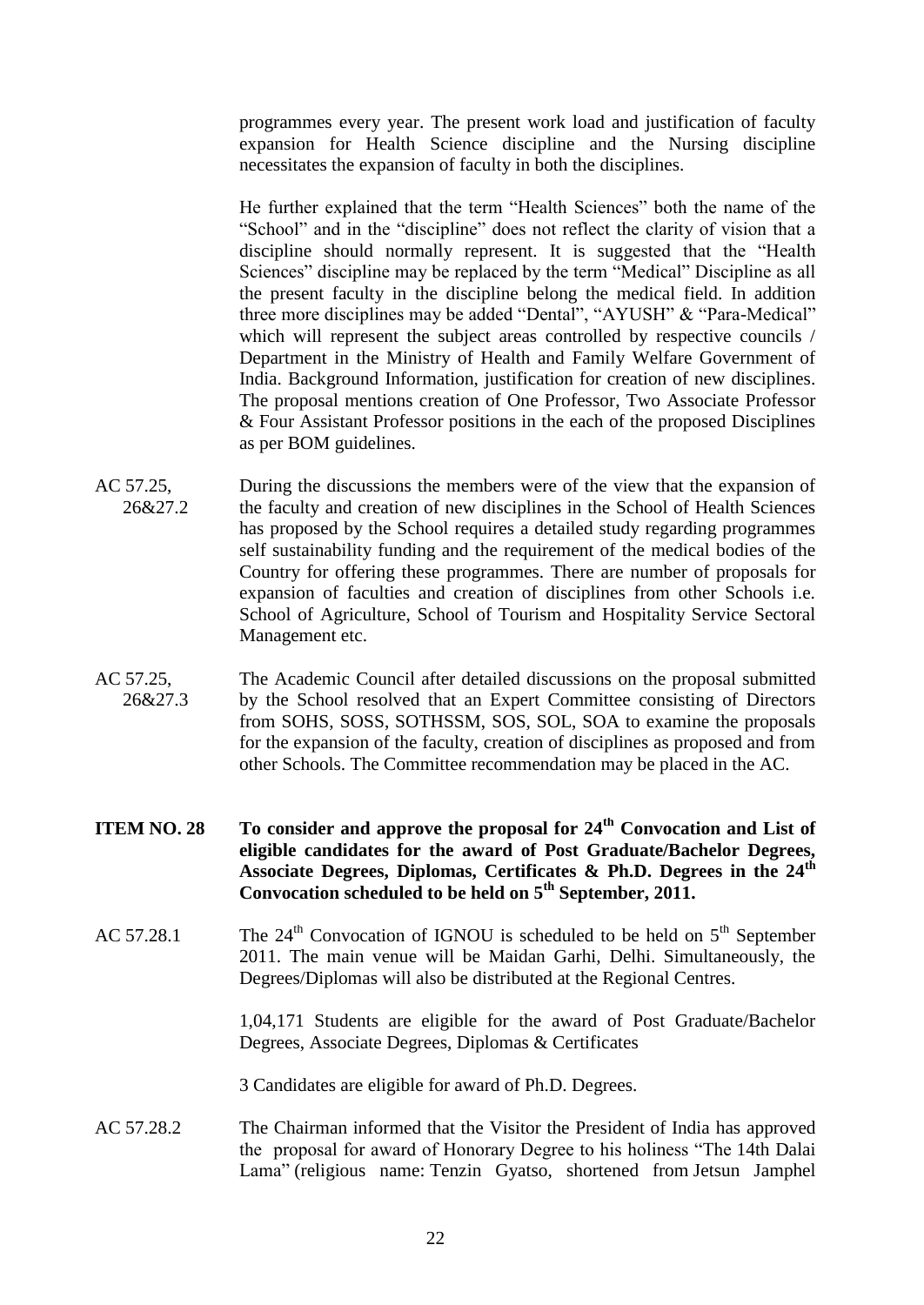Ngawang Lobsang Yeshe Tenzin Gyatso, born Lhamo Dondrub, 6 July 1935) is the 14th and current [Dalai Lama.](http://en.wikipedia.org/wiki/Dalai_Lama) Dalai Lamas are the most influential figures in the [Gelugpa](http://en.wikipedia.org/wiki/Gelug) lineage of [Tibetan Buddhism,](http://en.wikipedia.org/wiki/Tibetan_Buddhism) although the 14th has consolidated control over the other lineages in recent years. He won the [Nobel Peace Prize](http://en.wikipedia.org/wiki/Nobel_Peace_Prize) in 1989, and is also well known for his lifelong advocacy for Tibetans inside and outside Tibet. Tibetans traditionally believe him to be the [reincarnation](http://en.wikipedia.org/wiki/Reincarnation) of his predecessors and a [manifestation](http://en.wikipedia.org/wiki/Incarnation) of [the](http://en.wikipedia.org/wiki/Avalokite%C5%9Bvara)  [Bodhisattva of Compassion.](http://en.wikipedia.org/wiki/Avalokite%C5%9Bvara) The University will be awarding Honorary Degree at its 24th Convocation scheduled to be on September 5, 2011

- AC 57.28.3 The Academic Council approved the proposal for  $24<sup>th</sup>$  Convocation and List of eligible candidates for the award of Post Graduate/Bachelor Degrees, Diplomas, Certificates & Ph.D. Degrees  $(Annexure 14)$  in the  $24<sup>th</sup>$ Convocation scheduled to be held on  $5<sup>th</sup>$  September, 2011 and noted the award of Honorary Degree to 14<sup>th</sup> Dalai Lama.
- **ITEM NO. 29 To ratify the action taken by the Vice-Chancellor in approving the Enhancement of Convocation Registration Fee from Rs. 350/- to Rs. 400/- for the Convocation scheduled to be held on 5th September, 2011.**
- AC 57.29.1 The University has decided to enhance the Degrees/Diplomas Registration Fee from Rs.  $350/$ - to Rs.  $400/$ - for the  $24<sup>th</sup>$  Convocation scheduled to be held on 5<sup>th</sup> September 2011. The above proposal has been approved by the Hon'ble Vice Chancellor.
- AC 57.29.2 The Academic Council ratified the action taken by the Vice-Chancellor in approving the Enhancement of Convocation Registration Fee from Rs. 350/ to Rs. 400/- for the Convocation scheduled to be held on 5th September, 2011.
- **ITEM NO. 30 Action taken Report on the Regulation for the Accreditation and Certification of Prior Learning (ACPL) across various disciplines of Traditional Knowledge System (TKS) approved by the 56th Academic Council vide AC 56.13.3**
- AC 57.30.1 The Academic Council at is  $56<sup>th</sup>$  meeting held on  $27<sup>th</sup>$  may 2011 approved the Regulation for the Accreditation and Certification of Prior Learning (ACPL) across various disciplines of Traditional Knowledge System (TKS). Prof. Debjani Roy explained that subsequent to the approval of regulation for ACPL for various disciplines of TKS, the implementation Scheme for the Certification of the Traditional Health Practitioners has been prepared along with the details of the constitution, roles and functions of the various regulatory bodies viz. Subject Expert Committee, Collegium, Technical Committee (Domain Knowledge Partner for the scheme), Evaluation Committee and the Accreditation Agency.

The Centre for Traditional Knowledge Systems (CTKS) with the help of Domain Knowledge Partner – in this case, the Institute of Ayurveda and Integrated Medicine (I-AIM), Bangalore and Quality Council of India (QCI), New Delhi has developed the necessary documents indicating the criteria for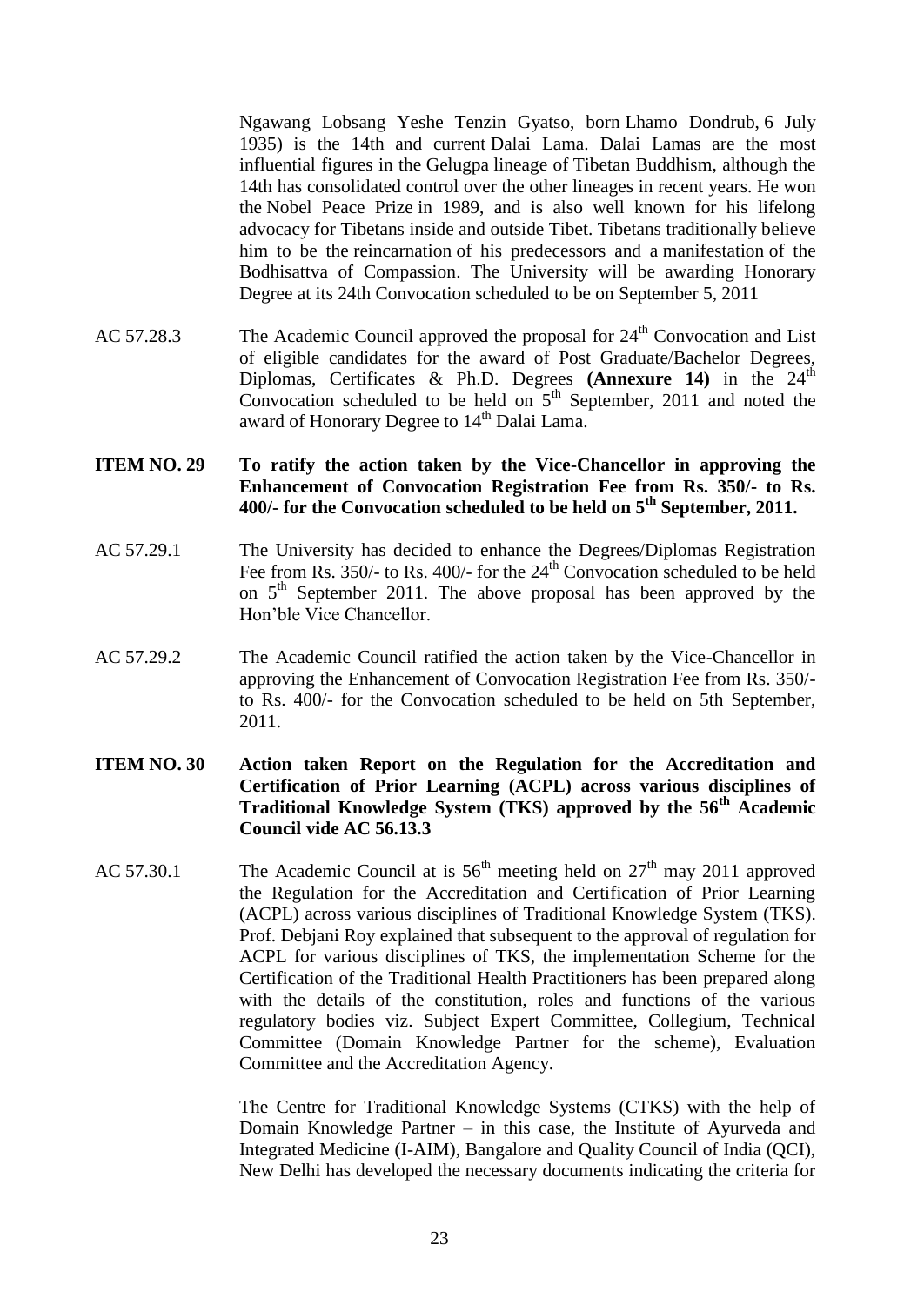the constitution of the various bodies, their roles and the mechanism of implementation of the Scheme.

ACPL is a non-credit certification process, assessed for the Prior Learning of the THPs based on the Minimum Standard of Competency (MSC) as per the requirement for the management of specific streams e.g. jaundice, bone setting, midwifery, poisonous bites etc. by the evaluation committee.

AC 57.30.2 The Academic Council noted the action taken report on the Regulation for the Accreditation and Certification of Prior Learning (ACPL) across various disciplines of Traditional Knowledge System (TKS).

### **ITEM NO. 31 Launching of MBA Social Entrepreneurship Programme (Regular, fulltime Face to Face) through CCETC in collaboration with Centre for Entrepreneurship Development (CED), Madurai. The programme is proposed from RC Chennai as a need based programme.**

AC 57.31.1 It was presented that the Launching of MBA Social Entrepreneurship Programme (Face to Face) through CCETC in collaboration with Centre for Entrepreneurship Development (CED), Madurai. RC Chennai and RC Madurai will coordinate the delivery of the programme. The details relating to need for the programme on MBA Social Entrepreneurship, Mode of Delivery, Eligibility and Selection process of the programme are given below:

### **Need for a program on MBA Social Entrepreneurship and MBA (Social Entrepreneurship)**

Indian Industry and development agencies need competent professionals who would like to work in Social Projects and CSR activities. However, they need to be equipped with knowledge and Skill to address the social issues. Social Entrepreneurship approach can provide both Managerial efficiency and entrepreneurial competency. Thus, competent professionals with social entrepreneurship orientation are required to bring out the desired results. Realizing the need for Social Entrepreneurship approach, the IGNU Regional Centre Chennai in association with CED (Tamil Nadu) Madurai which is a State level Entrepreneurship institution supported by Government of India and Government of Tamilnadu has initiated this innovative academic programme i.e. MBA (Social Entrepreneurship) for moulding the students as competent professionals to work in social projects and in CSR Division of the corporate. The programme will be offered through CCETC in collaboration with Centre for Entrepreneurship Development (Tamil Nadu) on face to face mode. The number of seats is limited to 30-50 for a batch.

### **Eligibility and selection process:**

Any Graduate with 50% marks for General Category and 45% marks for Reserved Category. The candidates will be selected through an entrance test/interview process. The duration of the programme is 2 years (4 Semesters) and the fee is Rs 24000/- per year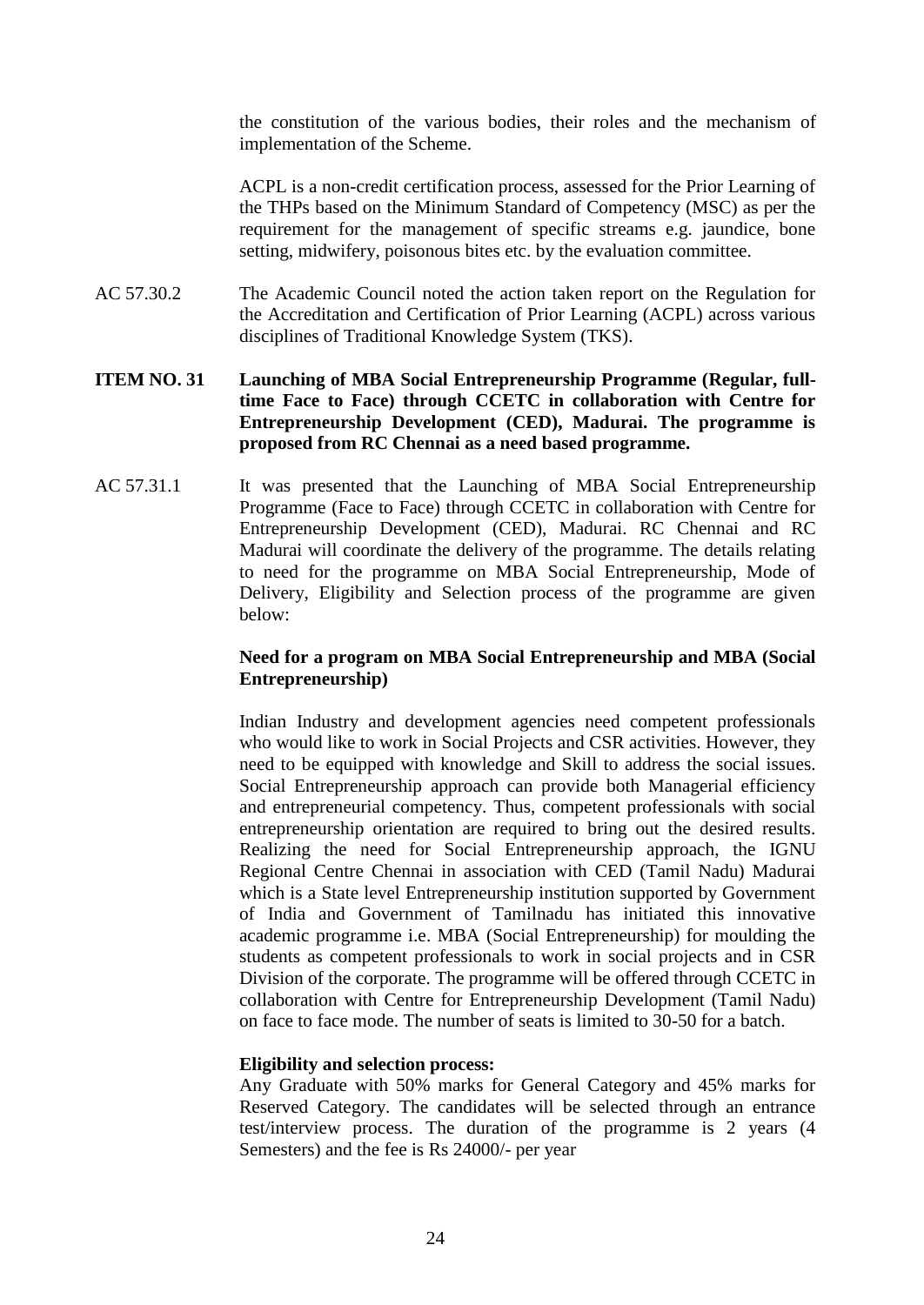Last Date of submission of application form is  $16<sup>th</sup>$  September, 2011. The duly constituted Expert Committee approved by the Hon'ble Vice Chancellor has already designed the courses and the course material preparation work is already completed for launching this programme from July 2011.

AC 57.31.2 The Academic Council considered and approved the Launching of MBA Social Entrepreneurship Programme (Face to Face) through CCETC in collaboration with Centre for Entrepreneurship Development (CED), Madurai.

### **ITEM NO. 32 Meeting of Joint Curriculum Development Committee from various institutions**

- AC 57.32.1 The Director, International Division proposed a "Joint Curriculum Development Committee from the various institutions in the country will be formed to develop five year programme in Science & Technology to cater to the needs and gel with the benchmark in Nigeria for awarding Degrees/Certificate".
- AC 57.32.2 The Academic Council deferred the item and suggested details for providing detailed information alongwith the justification for its consideration.

### **ITEM NO. 33 To consider and approve the proposal for starting IGNOU owned Colleges**

- AC 57.33.1 The Chairman informed that the proposal for starting IGNOU owned colleges is an initiative of the IGNOU as per the discussions of the Ministry of Human Resources to mitigate the hardship faced by meritorious students in getting the admission in the Universities, colleges within Delhi/NCR area. The MHRD is concerned that due to limited seats in the courses offered under the Delhi University and other Universities in the Capital a large number of meritorious students are not able to get admission and have to move away to look for other avenues of educations which are either nonaffordable or not on par with the quality of Government established University. IGNOU which has completed 25 years of its establishment with a student enrolment of more than 3 Million has a vibrant system of open education and has initiated a large number of educational innovations to meet the ever increasing demand for higher learning. The advancements in ICT, IGNOU can provide a quality alternative undergraduate scheme to meritorious students willing to learn through a pedagogy which is flexible, technology led, and futuristic vision. Establishment of IGNOU colleges is not only a choice but also a necessity in the present context when thousand of bright boys and girls with 90% and above marks also do not get admissions in good colleges.
- AC 57.33.2 During the discussions it was informed that the provisions of IGNOU Act under Section 3 (2) University can establish and maintain colleges, Regional Centres and Study Centres such places in the India as it may deem fit and under provisions of Section 5  $(XVI)(XVI \& XVII)$  under power of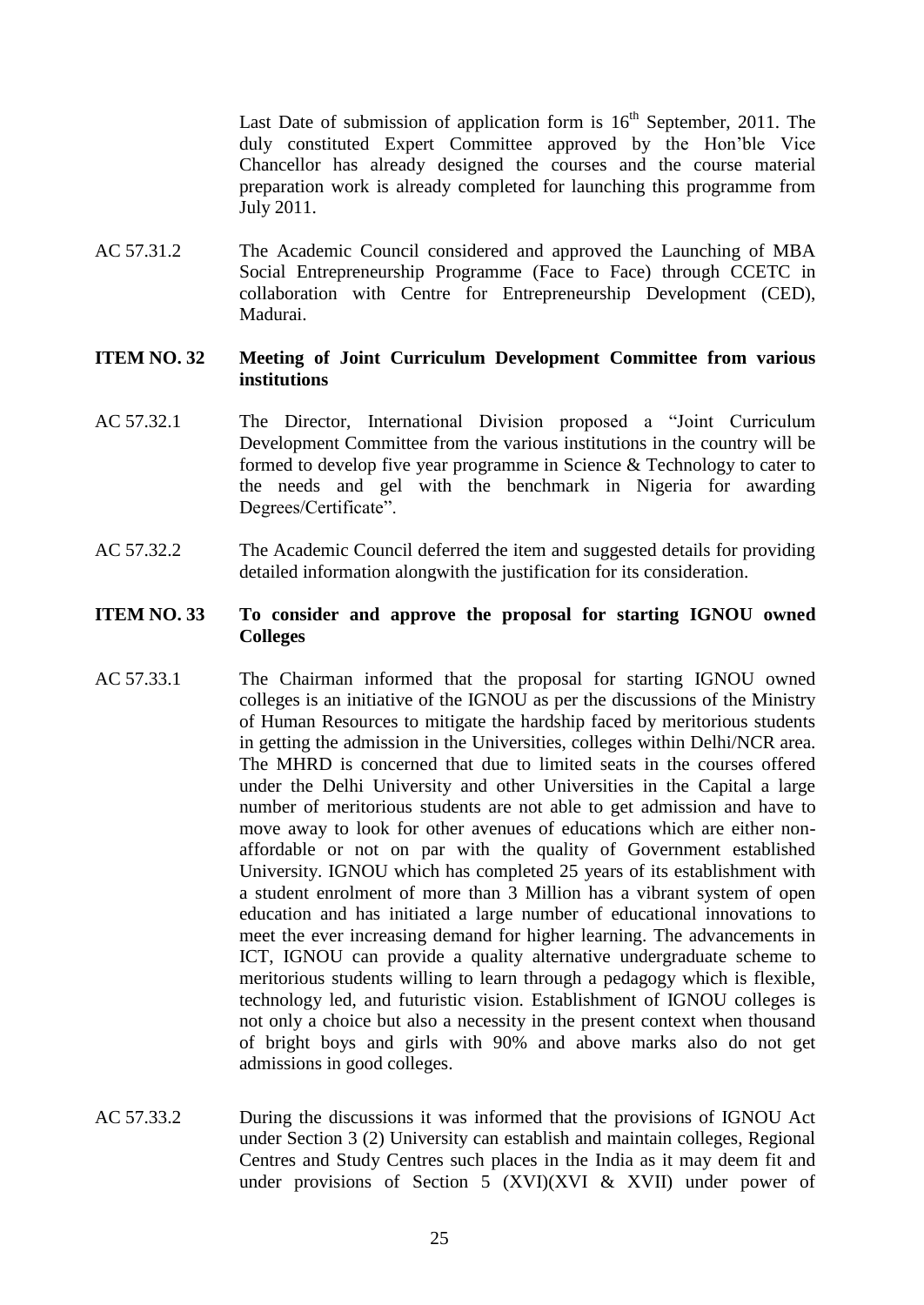University can confirm autonomous status on a college or Regional Centre in the manner laid down by the Statute and to admit to its privilege any college in or outside India subject to such conditions as laid down by the Statute.

Provided that no college shall be so admitted except with the approval of the Visitor.

Section 20 of the IGNOU Act provides that the Board of Recognition shall be responsible for admitting colleges to the privileges of the University.

2. The constitution and the other powers and functions of the Board of Recognitions shall be prescribed in the Statute.

In order to provide leadership in education innovation in the country looking at the future trend of education it is proposed that IGNOU should start its own colleges offering full time BDP in and around NCR. The colleges established and maintained by the University shall provide the education to masses initially at the UG level and may be subsequently extended to the PG education. These colleges shall provide instructions in hybrid mode/dual mode/blended mode, which necessarily would mean that the students will be exposed to (a) extensive face to face education (b) use of multimedia tools and simulated lectures in the classroom environment (c) IP based education with simultaneous hosted lectures through central studio in EMPC, IGNOU d (d) through materials prepared by the Schools of the University and (e) Online assessment of assignments and projects.

AC 57.33.3 The Academic Council appreciated the proposal and the initiative taken by the University in providing the education to the students with the concept of University colleges. The Academic Council approved the proposal and resolved that the scheme be accepted and implemented by creating regulations and ordinance for the same as per the IGNOU Act and Statutes.

### **ITEM NO. 34 To consider and approve the proposal for constitution of Academic Board and Evaluation Board for on-campus programmes.**

- AC 57.34.1 It was also informed that a meeting was convened with all Directors of Schools which are offering on-campus programmes. In order to streamline and monitor the activities of on-campus programmes.
- AC 57.34.2 In the meeting it was recommended to constitute the Academic Board and Examination Board for on campus programmes.

#### **ITEM NO. 35 Recognition of Online programmes**

AC 57.35.1 The Chairman informed that the University is offering 27 online programmes and therefore there is a need for urgent recognition of the online programmes by the University and it requires a policy to be made for the recognition of online Degrees/Diplomas and Certificates. The Chairman also suggested that consequent upon the development and availability of computer technology the University should make 10 percent online